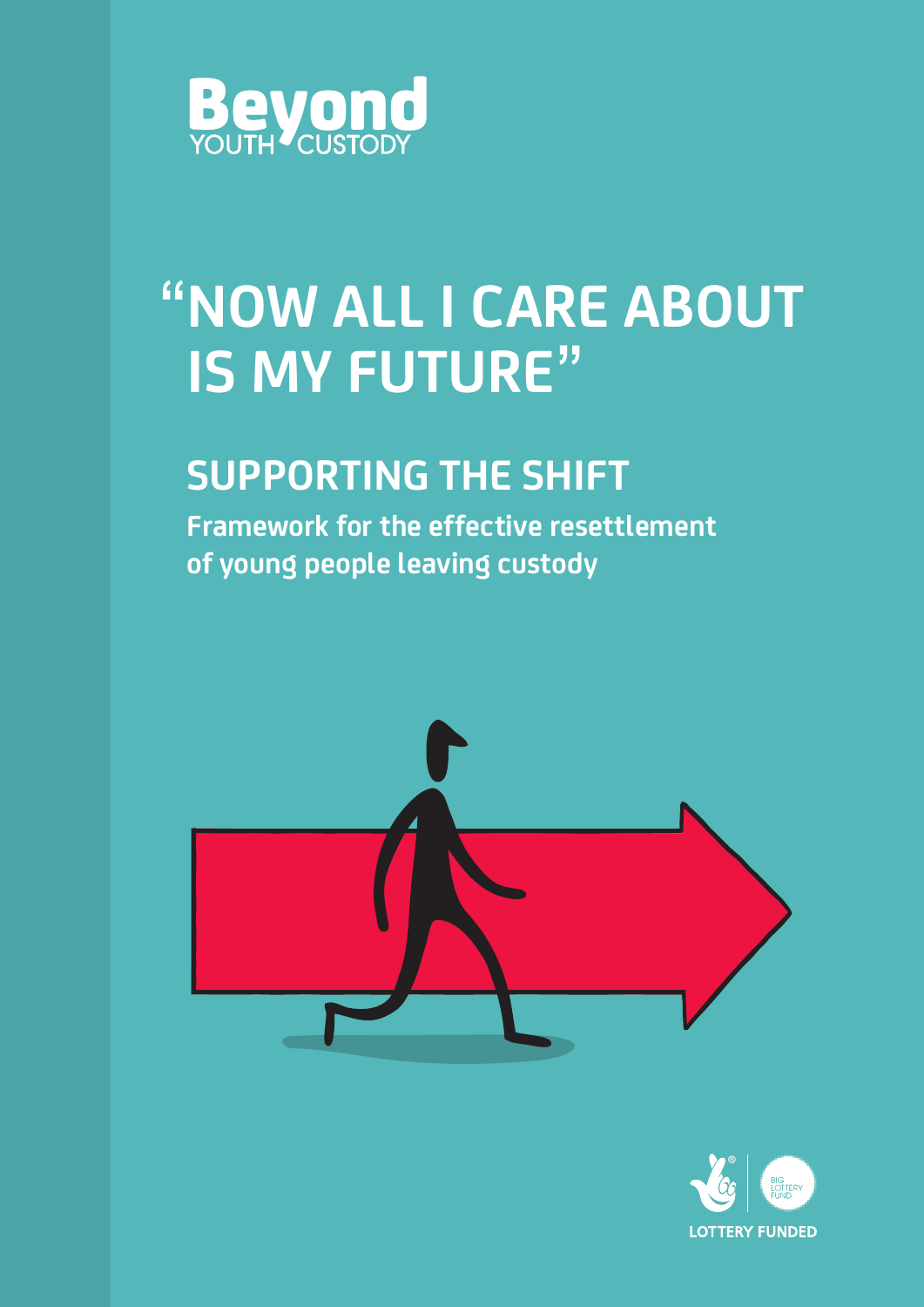"I used to run around the streets, acting like an idiot. Now all I care about is my future. Next I'm going to my Level 3 then university to do gas and oil management and accounting. My life is only just beginning. I'm moving through every page of every chapter of my book. Without [my project], I'd be doing nothing. Or I wouldn't be alive."

**A framework for understanding and promoting effective resettlement 5** How to use this document 5

- The young person's desistance journey 6 The young person's criminogenic background 6 and 6 and 6 and 6 and 6 and 6 and 6 and 6 and 6 and 6 and 6 and 6 and 6 and 6 and 6 and 6 and 6 and 6 and 6 and 6 and 6 and 6 and 6 and 6 and 6 and 6 and 6 and 6 and 6 and 6 and Shift in identity **7** and 2008 **7** and 2008 **7** and 2008 **7** and 2008 **7** and 2008 **7** and 2008 **7** and 2008 **7** and 2008 **7** and 2008 **7** and 2008 **7** and 2008 **7** and 2008 **7** and 2008 **7** and 2008 **7** and 2008 **7** and 2
- · The process of change for each young person 7
- The young person's pro-offending identity and the state of the state and the state and the state and the state  $8\,$
- Towards a pro-social identity and the set of the set of the set of the set of the set of the set of the set of the set of the set of the set of the set of the set of the set of the set of the set of the set of the set of t
- Sustainable positive outcomes **9** and the state of the state of the state of the state of the state of the state of the state of the state of the state of the state of the state of the state of the state of the state of th

### **Contents**

#### The resettlement challenge

#### **Section A – The theory of change in resettlement 6**

· Explore pro-social strengths and goals 12 · Establish support relationships 12 • Focus on pathways (roles and activities) 13<br>• Prepare for release disorientation 13 • Prepare for release disorientation 13<br> **13** Into the community 13 · Facilitate engagement 13 Into the future 15<br>
Into the future 15<br>
Into the future 15<br>
Into the future 15 Into custody and the control of the control of the control of the control of the control of the control of the control of the control of the control of the control of the control of the control of the control of the contro • Confirm community services before release **16** and the services of the services before release **16** and the services before release **16** and the services before release **16** and the services before release **17** and the s Into the community 17<br>
- Ensure flexible and prompt support on release 1999 - 1899 - 1899 - 1899 - 1899 - 1899 - 1899 - 1899 - 1899 - 1899 - 1899 - 1899 - 1899 - 1899 - 1899 - 1899 - 1899 - 1899 - 1899 - 1899 - 1899 - 1899 • Early exit planning 17 Into the future 17

#### **Section B – The role of all services: supporting the shift in identity 10**

- Personal support: guiding the shift 10<br>
Personal support: guiding the shift 10<br>
11
- 
- Recognising barriers 11<br>
11 Sustaining and reinforcing the shift 11 Sustaining and reinforcing the shift 11 • Sustaining and reinforcing the shift 11<br>
• The use of informal support 12
- 
- The use of informal support  $12$ <br> **Ways that services can help guide the shift**  $12$ Ways that services can help guide the shift 12<br>12<br>12<br>12 Into custody 12<br>
Explore pro-social strengths and goals 12
- 
- 
- 
- 
- Into the community
- 
- · Develop empowering relationships 14
- 
- · Help relapse recovery
- Structural support: enabling the shift 15
- Enabling pathways for the positive shift 15

- **1. Constructive 19th Structure 19th Structure 19th Structure 19th Structure 19th Structure 19th Structure 19th**
- · Centred on exploring, building and reinforcing a positive identity 19
- · Future-focused and strengths-based 19
- · Empowering and motivating
- 2. Co-created 20
- 
- · Young person as central 20 · Involving informal supporters 20
- 
- 3. Customised 21<br>
21 Decognising barriers and responding to diversity **21** Decognisation 21 · Recognising barriers and responding to diversity 21
- · Individual wraparound support 21
- 
- 4. Consistent 21<br>
21 Support runs throughout the resettlement journey<br>
21 · Support runs throughout the resettlement journey 21
- · All service providers focus on resettlement 22
- 
- · Seamless programme 22 · Consistent formal support relationships 22
- 5. Coordinated 22<br> **5. Coordinated** 22<br> **6. Requiring partners across sectors** 22
- 
- · Requiring partners across sectors 22  $\cdot$  Brokering partnerships
- **Conclusion 24**
- · Coordinate planning from start 16
- · Focus custody services on release 16
- 
- · Arrange contingency planning 17
- 
- · Ensure flexible and prompt support on release 17
- 
- 
- · Continue support post-sentence 17

### **Section C – The how: 5 key characteristics for support 19**

**References 26 Illustrated framework 28**

# **Introduction**<br>The resettlement challenge and the settlement of the settlement challenge and the settlement of the set of the set of the set of the set of the set of the set of the set of the set of the set of the set of t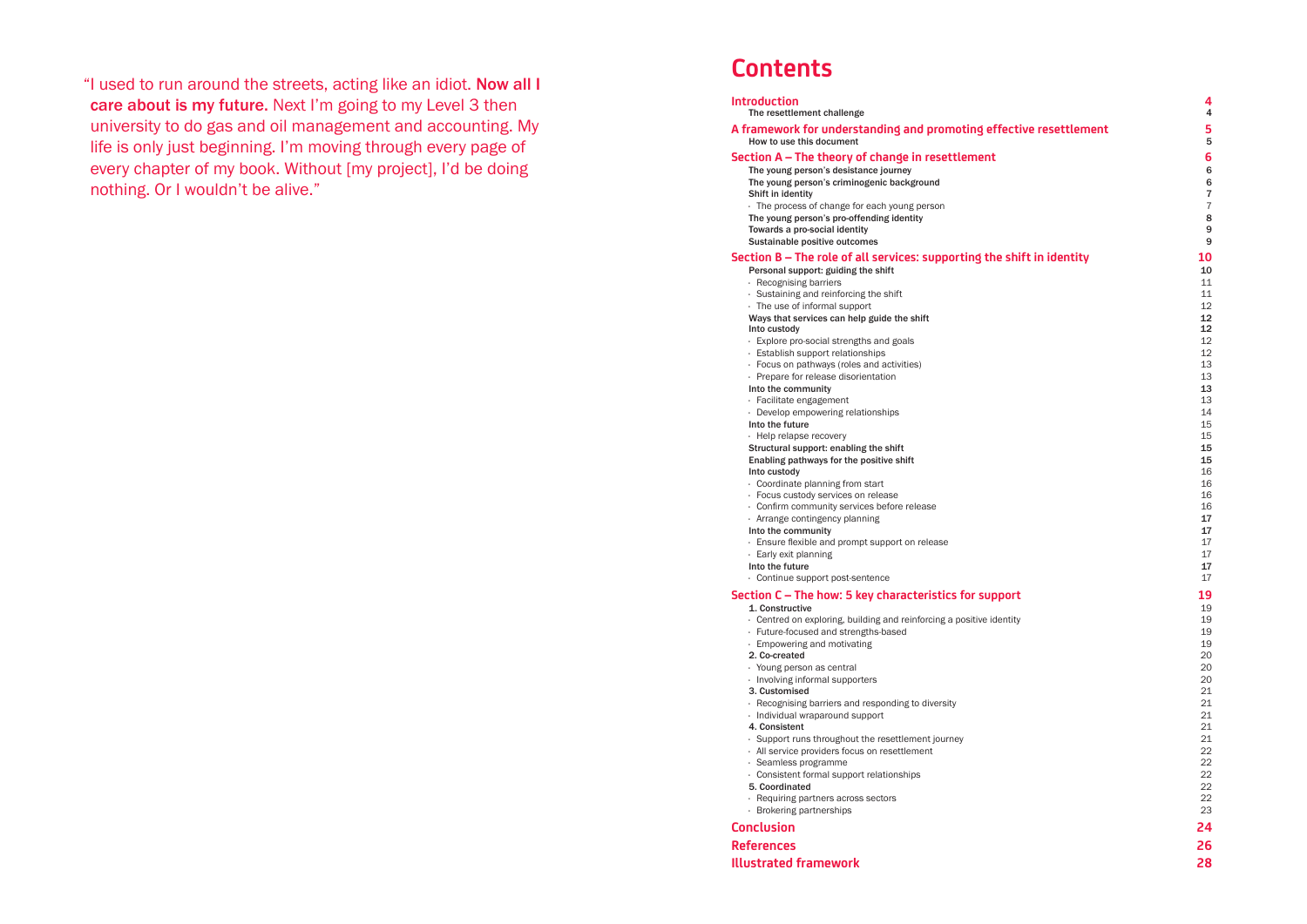### **Introduction**

This document presents a new framework for understanding effective resettlement of young people. It has been produced as part of the Beyond Youth Custody (BYC) programme, funded under the Big Lottery Fund's Youth in Focus initiative. BYC has been designed to challenge, advance and promote better thinking in policy and practice for the effective and sustainable resettlement of young people after custody. The programme has published research reports, policy briefings and practitioner guidance on a number of key issues in resettlement including diversity, young people with background trauma, girls and young women, and engaging young people; all resources are available for download at www.beyondyouthcustody.net.

"So, even when we know the solution, and we know providing the solution is for the most part possible within current budgets, why on earth is it not being done?"

This new framework – which draws on findings from across the programme – proposes, for the first time internationally, a 'theory of change' for the sustainable re-entry of young people. This reconceptualisation of resettlement enables a better understanding of why practices previously shown by research to improve recidivism rates are effective. Consequently, the framework provides a new focus for resettlement services' aims and objectives, and may be particularly useful as a common language for the inter-agency working that we know is essential when supporting young people.

This framework has been designed as a resource for policymakers and decision makers, academics studying youth justice, and anyone working with young people leaving custody. A concise version of this document is also available at www.beyondyouthcustody.net.

### **The resettlement challenge**

Reoffending rates among young people leaving custody remain stubbornly high. In its 2015 inspection of services for youth resettlement after custody, HM Inspectorate of Probation (HMIP) described outcomes for young people leaving custody as "shocking". Noting BYC's review of the recognised principles of effective practice in resettlement support, Inspectors asked the question:

(HMIP, 2015:1)

At the end of BYC's six-year programme of learning and awareness work with service providers, we consider that this failure is primarily because the existing "solution" has been comprised of a disparate set of good practice principles without a unifying framework. Previously, it has been challenging to understand how these principles work together to effect desistance – the process of abstaining from crime among those who previously had engaged in a sustained pattern of offending – and how an individual's own work or that of different agencies fits with the process as a whole. Essentially, there has been no unifying aim for resettlement beyond effecting the outcome of preventing reoffending. It has been difficult for service providers to understand their aim because there has been no theory of change in resettlement.

Indeed, there is evidence to suggest that without such a theory of change, it has been difficult for practitioners to see the need for any 'key principles' of resettlement at all; that some see resettlement as essentially just about providing accommodation or education/employment. As such, there is no sense of how the quality of resettlement planning might work to reduce recidivism (Hazel and Hampson, 2015). This perhaps simply reflects the Youth Justice Board's 'seven pathways to resettlement' guidance, which lists required support in each area of a young person's life (Youth Justice Board, 2014), but without the context for how the sum might lead to social integration.

### **A framework for understanding and promoting effective resettlement**

In this document, we set out a theory of change for understanding how effective resettlement works, which can guide future policy and practice development. This theory of change recognises that effective and sustainable resettlement facilitates a shift in the way that a young person sees themselves, from an identity that promotes offending to one that promotes positive contribution to society (Goodfellow et al, 2015).

The subsequent framework highlights how service providers should support the young person to develop a positive identity – a new narrative for how they relate to others. This involves guiding and enabling the young person – through personal and structural support respectively – to create new roles in their life story that foster and reinforce this positive identity that promotes wellbeing and desistance.

Within this framework, we can identify five key characteristics that research has shown are important for all resettlement support. These characteristics provide a reflective checklist for providers to evaluate and (if necessary) redesign their support in order to help young people achieve a positive identity that leads to sustainable resettlement.

#### **How to use this document**

The following pages explain BYC's theory of change. From this point, each section of the document will relate to, and explain, a specific part of the illustrated framework at the end of this document. You may find it useful to look at this first and refer back to as you read the following pages.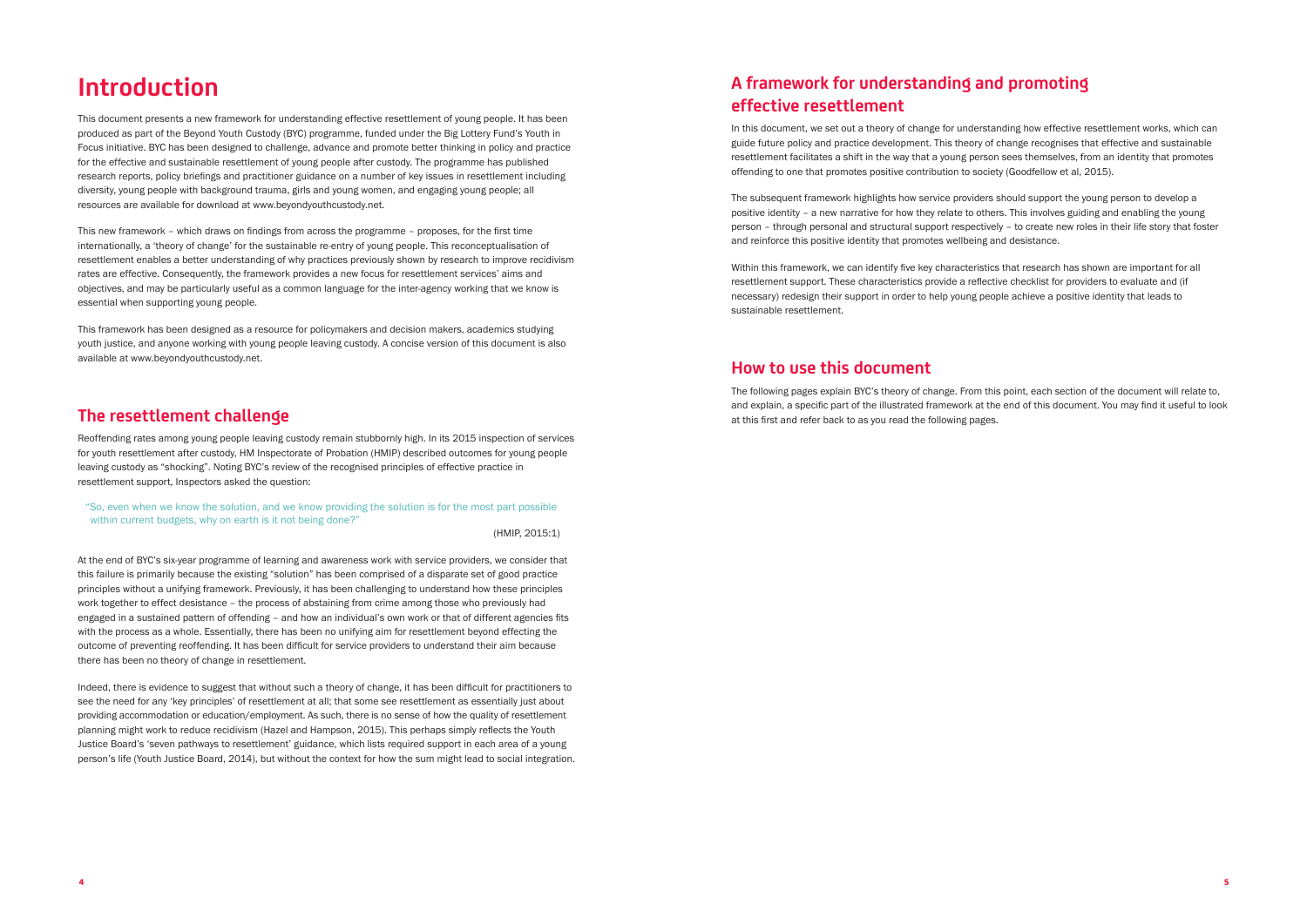# **Section A The theory of change in resettlement**

### **The young person's desistance journey**

Effective and sustained resettlement involves the young person shifting their identity away from one that is conducive to offending to one that promotes a crime-free life and social inclusion. Such a change in the way that young people view themselves and their future life chances is central to the rehabilitative process. As such, effective and sustained resettlement can be reframed as:

"A journey for the young people in terms of how they perceive themselves from a socially marginalised offender to a socially included one… a process of transformation conducive to their fuller integration into mainstream society."

(Bateman and Hazel 2013:29)

This transformation we have recognised in effective resettlement of young people after custody relates closely to recent explanations of offending desistance in criminological theory (e.g. Maruna, 2001). Existing 'secondary desistance theory' (albeit mainly with adults) notes that sustained cessation of offending involves a change in the way that an ex-offender sees him or herself, but that this is particularly difficult to achieve with persistent offenders (Maruna and Farrall, 2004; McNeill and Weaver, 2010).

### **The young person's criminogenic background**

Young people entering custody have multiple and complex needs that are also criminogenic (i.e. needs which cause criminal behaviour) and should be addressed in resettlement. They are often vulnerable, with a history of victimisation and disempowerment that can act as barriers to making positive choices (Bateman et al, 2013; Bateman and Hazel, 2013b; Bateman and Hazel, 2014a). They are also more likely to have experienced previous traumatic events (Wright and Liddle, 2014).

Young people entering custody have often been subject to social injustice, disengaged from society, and excluded from social structures including education, training and employment (ETE). They often have entrenched patterns of offending and have accepted this behaviour as normal to them (Bateman et al, 2013). Research has consistently shown that, in addition, the adversities of imprisonment exacerbate vulnerabilities, making rehabilitation more difficult (Bateman et al, 2013; Kelly and Hazel, 2015; Bateman and Hazel, 2014b).

The experiences of girls and young women and members of minority ethnic groups can make these vulnerabilities worse. Girls are more likely to have experienced turbulent familial relationships, and have specific mental health, emotional and educational needs (Bateman and Hazel, 2014a). BAME (Black, Asian and minority ethnic) young people can face more 'ingrained' pathways into the criminal justice system as a result of greater levels of disengagement and exclusion from school, and over-representation in the care system (Wright et all, 2015).

"Because of the help I got, I was able to find myself and what I wanted to be."

25-year-old male political campaigner

### **The young person's pro-offending identity**

**CRIMINOGENIC BACKGROUND** ∙ Vulnerabilities and trauma ∙ Barriers to social justice ∙ Disengaged ∙ Socially excluded ∙ Offending ∙ Criminal labelling

Elements of a young person's criminogenic background can mean that they make sense of themselves within their life story (their 'narrative') in ways that promote criminal activity. This pro-criminal identity may also be shaped and reinforced by their interactions with others. In turn, this identity shapes the way the young people interact with others, including committing offences. This means that they will commit offences because it fits with their identity; it permits the offending, or even demands it for fulfilment. The offending part of their identity is often tied in to how they gain status or security, which can be related to masculinity and other cultural measures. Their identity may not be as 'a criminal' directly, but may contain characteristics that are conducive to criminality – such as 'tough', 'street-wise', 'a fighter', or 'a gangster' (Factor et al, 2015).

"My parents were both drug dealers and addicts… I don't think anyone expected that I wouldn't go to prison being from that background. I had a lot of issues with my self-esteem. When I came out of prison, I had nothing. I had to try to find myself as well. I didn't know who I was as a person because all my life all I knew was doing bad things to people."

21-year-old construction worker

Interactions with justice professionals have underlined the young person's pro-offending identity by labelling them as criminal. Being placed in custody reinforces this pro-offending identity, making positive change in behaviour more difficult (Lockwood and Hazel, 2015b:12). Again, it is important to recognise diverse experiences; BAME young people have disproportionately negative experiences of imprisonment, with stereotyping and discrimination further damaging a negative identity (Wright et al, 2015).

"It's very difficult when you are from a marginalised background and you feel like you're on the periphery of society. Then you feel that there are only certain options open to you, and the main one is crime. And then what happens is you get marked as criminal, and so what they do subconsciously is say, 'That's how I am, so that's how I'm going to behave'."

Resettlement practitioner

### **The process of change for each young person**

This framework for resettlement identifies the young person as the central agent in their own rehabilitation, while recognising the complex needs that may act as a barrier to success. But what might the process of change look like for the young person? What steps might they need to take in order to make a cognitive shift that promotes a crime-free life and social inclusion?

In effective resettlement, the young person manages to shift their identity during and beyond the end of their custodial sentence. Informed by this, they inevitably change the way they interact with the world. They build a more positive identity in a more positive life story, and behave more positively as a result. This positive identity is fostered and reinforced though involvement in activities, adopting roles in everyday life and interacting with supportive others (Bateman and Hazel, 2013:30). These new roles and activities help the young person to produce a 'redemptive script' that sees them become a pro-social and responsible character in their life story (McKay et al, 2013, explored in Bateman and Hazel, 2014c; Hazel and Lockwood, 2016: 14).

### Pro-offending identity ∙ Disempowerment leads to negative choices ∙ Status/security from self-defeating choices ∙ Destructive roles/activities ∙ Short-term motivations

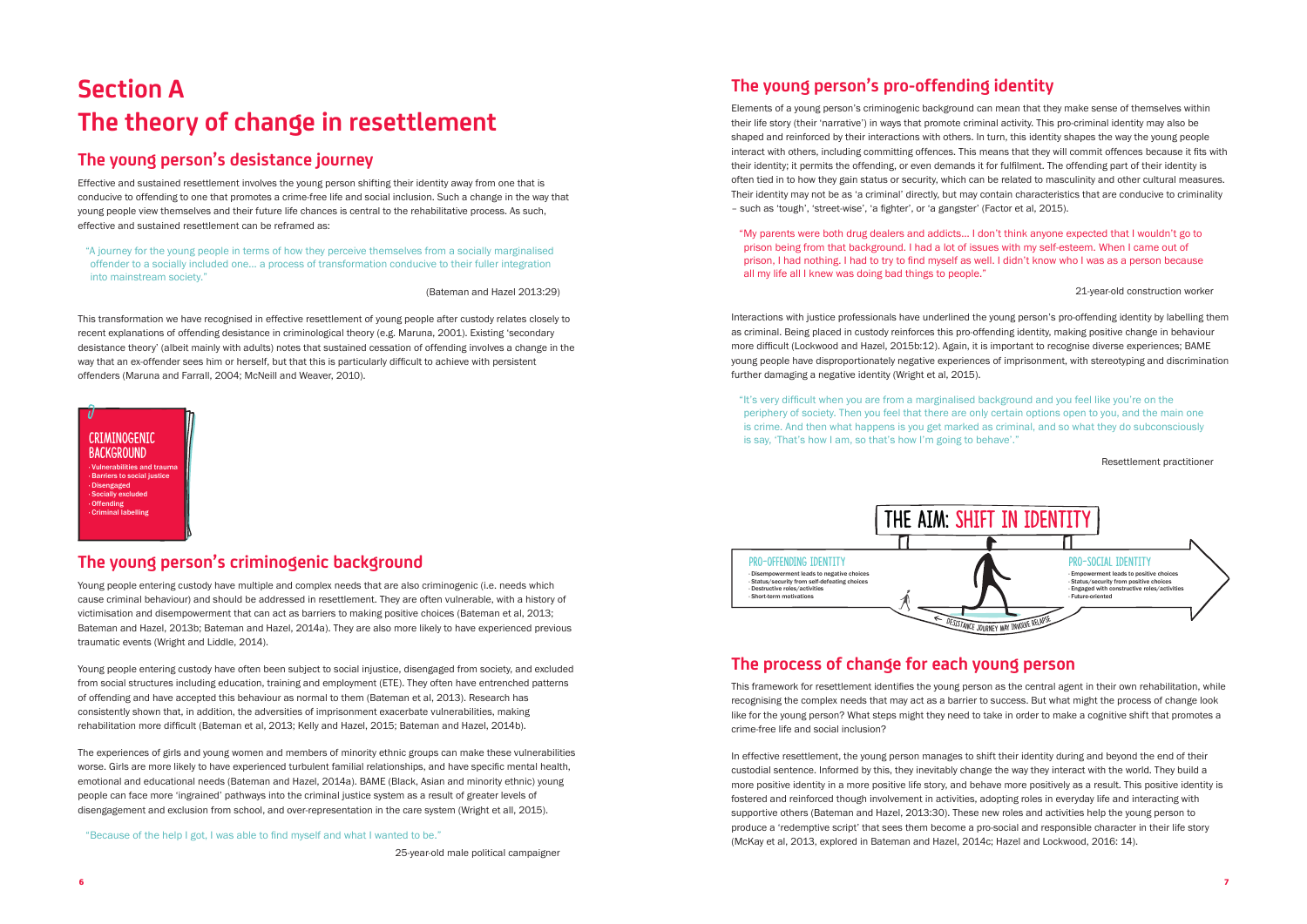"I'd always had intelligence and vocabulary to talk to people in a different way and portray myself in a different way, but before, I was 'street' and using slang. But it doesn't get me far in life… If you conduct yourself in a good way… and portray myself in a good way, people will warm to me more… Everybody I know says I seem like a man now – I can't go round talking like a child in a hoody."

23-year-old male construction worker

This process of change for each young person will be as individual as their life story, and subject to diversity characteristics such as gender, race and age. However, it may reasonably include the following steps:

- 1. Identifying their existing strengths and future goals and using these to imagine a positive identity for their future narrative
- 2. Identifying pathways in order to achieve those goals, including structures that need to be in place in custody and in the community
- 3. Identifying and developing roles to foster and reinforce a positive identity
- 4. Developing engagement with services and the wider community
- 5. Involvement in activities that build and support their positive identity in a positive narrative
- 6. Developing supportive and empowering relationships
- 7. Constructive achievements

The journey for a young person is not usually linear or without problems. Changing the way a person thinks about themselves and behaves is challenging, and a criminal identity may be deepened further by the experience and label of being a prisoner or 'con'. The additional prejudice and discrimination faced by young people from diverse groups can make it even harder to maintain belief in their positive identity (Wright et al, 2015:5). The journey may well involve relapses towards a negative narrative and a return to offending behaviour (Bateman et al, 2013). It is likely that they will need substantial support in order to stimulate and reinforce change, including acceptance of their new identity and redemptive script towards it by those around them (Wright and Liddle, 2014). It will require consistency, resilience and drive, not only on the part of the young person, but also from those working to support them.

"I just wanna be like a normal fella… People look at me like I'm crazy… I just tell 'em, I say, 'I'm not into that no more. I'm trying to get a job.' And they all laugh. I've had to swallow a lot of pride. Everyone laughs at me, but I find it funny, 'You can laugh, it's alright.' Once I actually get to where I wanna get to, the legit way… I'm not scared of hard work."

25-year-old job-seeker

#### **Towards a pro-social identity**

A more positive, or pro-social, identity will provide a framework in which the young person is empowered to make the right choices in their behaviour and with wider life decisions, including relationships. The young person recognises that they can gain status and security from these positive choices. They are more future-oriented in their motivations and choices. The positive identity provides the potential for individuals to exercise agency over their future behaviour, notwithstanding the structural hardships and vulnerabilities of their past (Rajah et al, 2014; explored in Bateman and Hazel, 2014b).

"I can now think, that happened but because that happened I'm the person I am today. I now work in a residential home. I've gone from being a vulnerable young person to someone who is helping vulnerable old people."

20-year-old female carer

Previous research has found that when a young person at risk of offending finds a new pro-social identity, it can replace the need to maintain status and peer respect through negative behaviour. For example, becoming 'a construction worker' through finding a labouring job may provide status and security that replaces the need for a young man to prove their masculinity by being 'a tough street-fighter' or a gangster (Hazel, 2010).

#### **Sustainable positive outcomes**

The standard binary measure in England and Wales of reconviction a year after release captures a relatively short-term symptom rather than an early indicator of desistance or a longer-term sustainable goal (Factor, 2016:6). If sustained resettlement can be understood in terms of effecting a shift in how young people construct their identity and how that is manifested in behaviour, it follows that existing indicators of success might not capture the complexity of the resettlement journey.

"I see my future as very bright. My life is only just beginning. I'm moving through every page of every chapter of my book."

21-year-old male interested in travel

The expected positive outcomes for resettlement to be sustainable should be the antithesis of a criminogenic background. They would include social inclusion, constructive engagement with others, desistance from offending and a lifestyle that promotes wellbeing (Goodfellow et al, 2015).

"I want to be successful and not living off the government. I don't want to end up a homeless druggie person. At one point I thought I was going to be that, but now I see I'm not. My resettlement project helped me see a different path… Every day I'm smiling, I'm happy, whereas before I was always grumpy, upset, crying nearly every day… I feel happy, I feel like I'm going somewhere."

20-year-old female carer

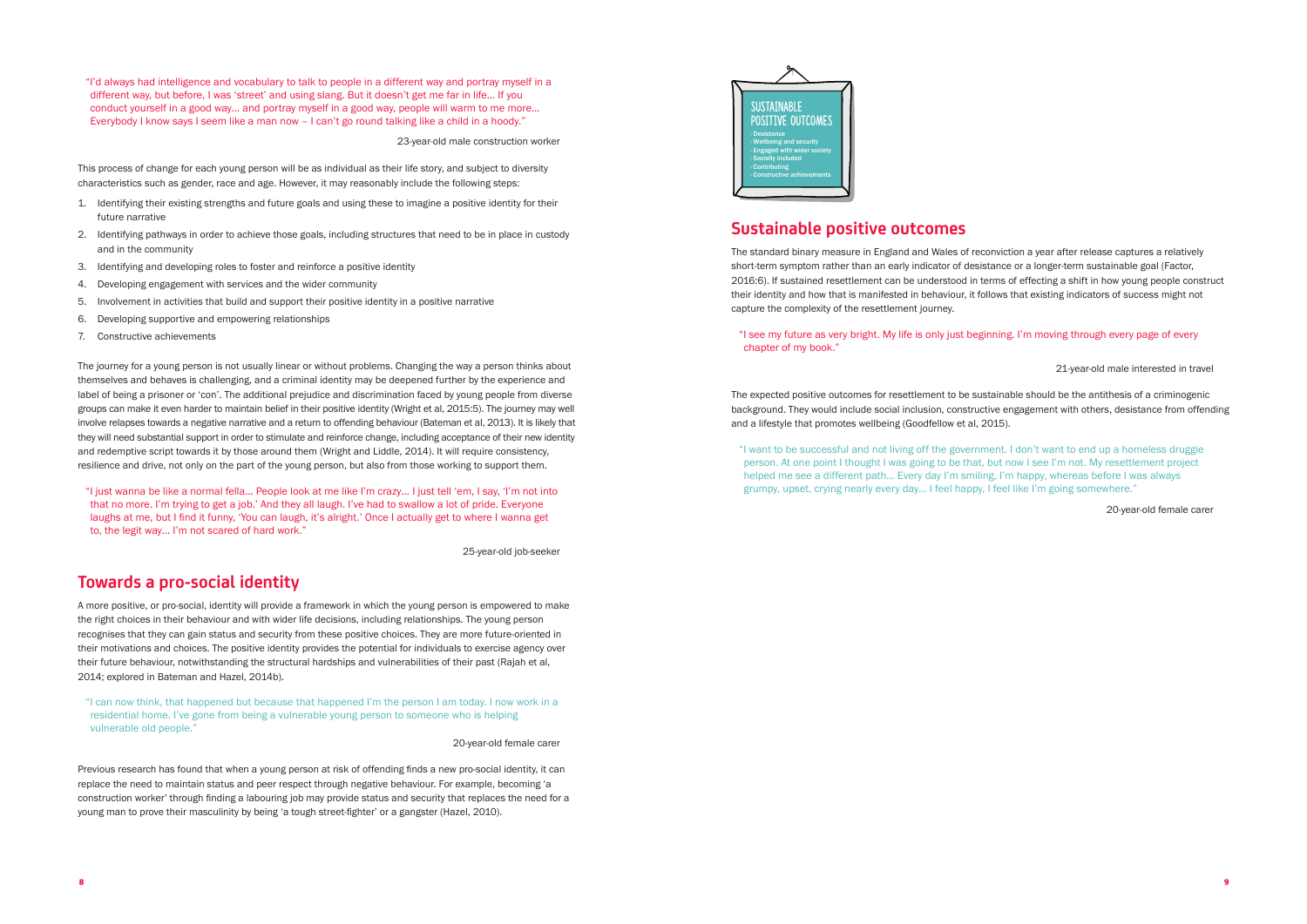# **Section B** The ROLE OF ALL SERVICES: SUPPORTING THE SHIFT IN IDENTITY

The aim of resettlement planning, provision and service providers should be to facilitate the young person's identity shift (Bateman and Hazel, 2013).

"I'd always known I wanted to be a joiner, but I never thought I would make it. Every teacher would tell me I wasn't going to make it with my grades. That didn't make me feel uplifted. As soon as I told my project worker that I wanted to be a joiner, he said, 'OK, you will be'. I made it. I'm now a full-time apprentice and I love it. I've matured a lot – I used to run around the streets, acting like an idiot but now all I care about is my future."

21-year-old apprentice joiner

Seeing resettlement as a shift within a young person, rather than something that is done to them means that they are central to their rehabilitative process. It is therefore crucial that resettlement services involve young people as the primary agents in their own resettlement, rather than defining problems or solutions on their behalf (Batman and Hazel, 2013:30). Facilitating the shift in identity involves service providers both directly guiding the young person on their journey (personal support) but also working on the structural barriers that will indirectly enable them to make the shift (structural support).

"The practitioners showed me, 'You're a very creative young person, you've got a lot going for you, the only person that will ever hold you back is yourself.' That made me think about it even more so when I came out I knew 100% that I don't want that life no more. I don't need it. I just need to do me."

The primary job of resettlement services is to guide the young person on their journey to shift their identity – the way they see themselves, their relationship with others and their life story, and how they behave accordingly. Only providing structural help like accommodation or a college placement is unlikely to work without this primary function of helping the young person see the way forward and how those opportunities fit into that.

23-year-old creative male

"They need someone out there helping them out, asking them what they can see themselves doing, what they want to do."

As we have noted, this shift is neither easy nor instant, but involves a journey for the young person. Consequently, resettlement is not simply about providing a temporary solution at the moment of release but supporting a longerterm process (Goodfellow et al, 2015).

Adopting BYC's conceptualisation of resettlement as a process of shifting identity has already proved useful for helping service providers to better understand the facilitative role of support services. It has been employed in training sessions with a number of youth offending teams (YOTs) in the Youth Justice Board's North Wales Resettlement Consortium, with the intention of rolling out the approach across the region. The process of shifting identity is being used there to explain the reason why the key characteristics of good resettlement practice are so important for practitioners to promote (Hazel and Hampson, 2015:19-20, 90).

# PERSONAL SUPPORT: GUIDING THE SHIFT

"We tell them, 'Actually, you are a stakeholder in society… there is a place for you where you can become a positive contributor. Come on that journey with us.' We keep affirming them… to the point where they begin to understand, 'This is something that I can do'."

Practitioners need to provide personal help in recognising both a more positive identity and the pathways towards its development. Support services can guide the young person's shift by providing support at a personal level that promotes a healthy self-belief, stimulating and reinforcing positive change in the way they young person views themselves within their wider narrative (Rajah et al, 2014; Bateman and Hazel, 2014b).

22-year-old professional sportsman

HMIP, noting BYC's research in this area, has recognised that shifting the way that young people see themselves and their future must be central to the work of all service providers working with young people in custody and beyond.

"This aspect of work, helping to see themselves differently, should involve all adults working with the child at every interaction, believing in them and reinforcing to them that life can be different." (HMIP, 2015:15).

### **Recognising barriers**

Direct support involves recognising the young person's vulnerabilities and the social injustices that they face, and working with the young person to promote hope and belief in change, motivating them and reinforcing positive changes in their identity. Service providers' understanding of personal experiences of prejudice and social injustice is crucial in order to build trust and develop meaningful interventions (Wright et al, 2015b).

"Another key aspect is that the worker has a level of understanding of key issues facing this user and be able to relate to the lifestyle/barriers affecting them."

Resettlement project worker

It is important for practitioners to acknowledge previous hardship or victimisation suffered by the young person. Within our framework, practitioners need to understand how the young person makes sense of their life and their place within it, including perceptions of social injustices (Bateman and Hazel, 2013:26). They need to consider the ways in which individual, cultural, procedural and structural factors mesh to impact upon engagement and outcomes (Wright et al, 2015:5). It is vital that practitioners are able to show their empathy, demonstrating to the young person that they recognise their starting point.

This means focusing interventions less on addressing what the young person has done previously and more on the person themselves, their present difficulties and overcoming them for the future (Bateman and Hazel, 2013:27-28).

### **Sustaining and reinforcing the shift**

Sustaining the young person's motivation to change is also an important part of resettlement support, helping them to keep focusing on the constructive roles they are playing, developments in their identity and their future (Bateman and Hazel, 2013:19). Building up self-esteem is an important element of the empowerment process, recognising their strengths, the worth of their roles and the constructive nature of their character. It also reinforces the young person's determination and capacity to change (Bateman and Hazel, 2013:20).

Resettlement project worker

Conversely, discussions and exercises around 'addressing offending' – and this may include mediation and reparation – may be less helpful because they do not necessarily lead to emotional or cognitive engagement or future-focused change (Hazel et al, 2002a; cited Bateman and Hazel, 2013:19).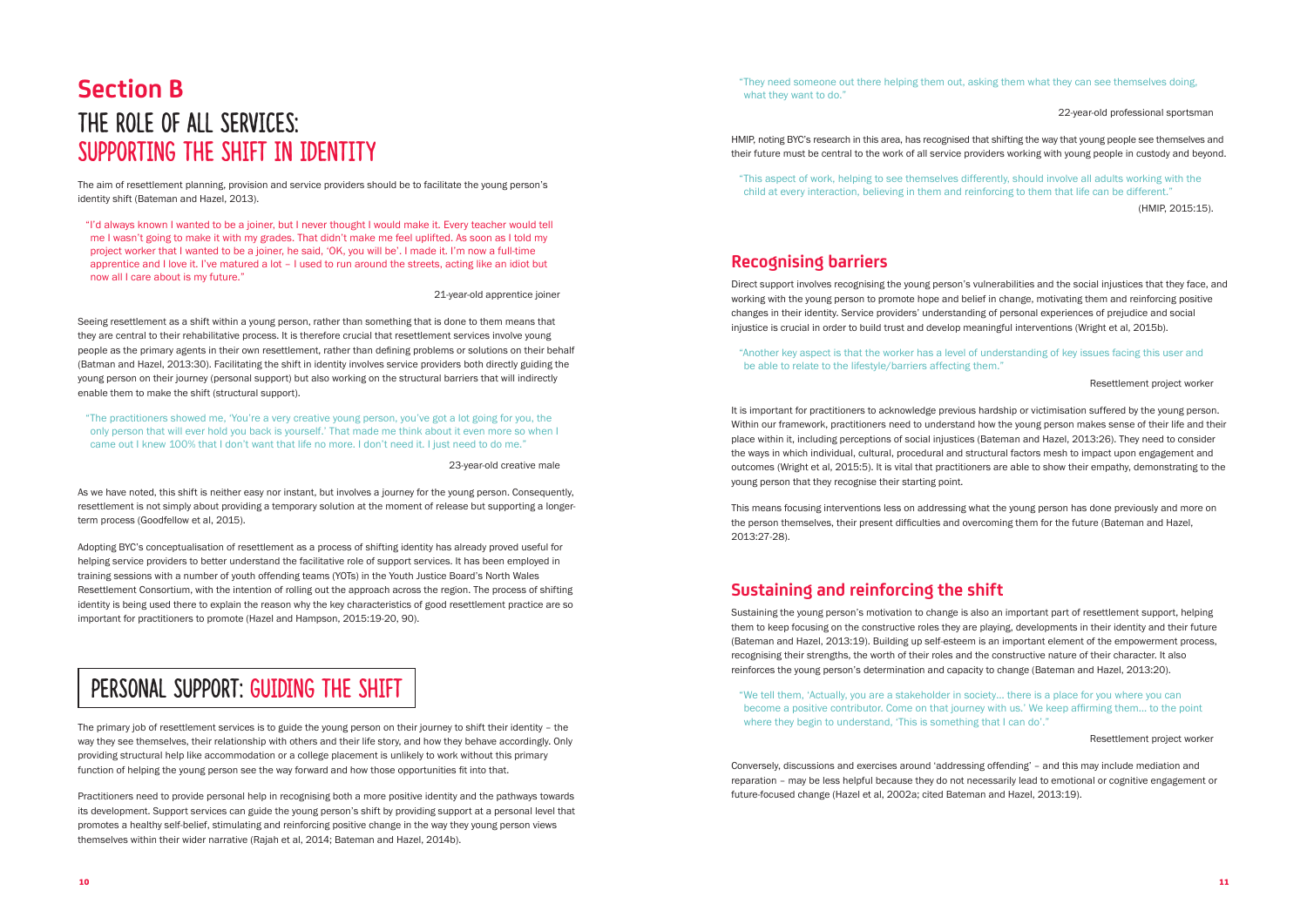### **The use of informal support**

Research shows that, when appropriate, families and friends are an important source of support for young people on their resettlement journey. As part of a coordinated package of personal support, the family can help to reinforce each stage of the resettlement process. Providing that the family has been involved in planning and understands the goals and identity that the young person is working towards, they can consistently reinforce the key aspects of these (Hazel et al, 2016). HMIP has recommended that service providers develop provision for informal supporters both in custody and in the community (for example, hosting family visits in prison) (HMIP, 2015:9).

Cultural identity can be an important factor in a narrative, particularly for young people from BAME and faith groups. Interventions need to actively support individuals to engage confidently with their cultures. Where applicable, representatives from each young person's local community should be involved in planning and implementing their resettlement package, with a specific responsibility for helping them to build good personal and community relationships that reflect and reinforce a positive identity (Wright et al, 2015).

### **Ways that services can help guide the shift**

### Into custody

#### **Explore pro-social strengths and goals**

The starting point for helping a young person to build a positive identity and wider narrative is to focus on their existing strengths and future goals, even if those have been previously used in a negative way (e.g. physical strength used in violence or people skills used in drug dealing) (Burnett and Maruna, 2006; Wright and Liddle, 2014).

"The resettlement project didn't ask me what you did, they already knew. Other people try to force you to answer questions, but here they asked me, 'What do you want in life, what do you want to achieve and what will make you happy?' At other places, they'd say, 'With your record, we don't think you can do this or that.' At least here, they let me look for something I would like to do and didn't try to push me into my 'only option'."

20-year-old mother

Identifying and building on pro-social strengths is consistent with national standards for youth justice that state that a sentence plan should build on strengths (Youth Justice Board, 2013). It is also very much in line with the introduction of AssetPlus, the Youth Justice Board approved assessment tool (Youth Justice Board, 2014b).

#### **Establish support relationships**

Relationships lie at the heart of successful engagement and, by extension, successful resettlement (Bateman and Hazel, 2013:30). Supportive interactions are crucial not just for practical and emotional support (Wright and Liddle, 2014) but for defining and reinforcing roles within a positive narrative.

"Before the project, I'd never had anyone older and wiser than me that understood me. I needed that, someone to tell me that wasn't the way forward in life. He told me, 'You want more from life than what offending can bring you'. You have a bond, someone who wants to understand you and wants to give you that opportunity to interact together and talk so you can get somewhere together."

21-year-old apprentice joiner

Informed by our research, HMIP has instructed all YOTs and custodial institutions to help young people, their carers and victims anticipate and managed these difficulties (HMIP 2015:9). Similarly, recent research reports have recommended that young people are prepared through a compulsory pre-release course, 'day of release plans' confirmed at least two weeks before leaving custody, release on temporary licence and a plan of intensive but flexible support for the first days after release (Hazel and Hampson, 2015:107; Hazel and Bateman, 2015).

This involves not only interpersonal relations between staff and young people, but also their relationships with family, peers and wider society. As such, a focus on developing such relationships, rather than on participation in intervention activities per se, provides the best prospect for effecting change for the young person (Bateman and Hazel, 2013:30).

Support relationships can require a substantial period of time to develop, but the majority of practitioners and young people agree that nearly all service users could be engaged if staff were sufficiently persistent (Bateman and Hazel, 2013:25). For this to happen, engagement work needs to start early – preferably before or at the start of the custodial sentence (Bateman et al, 2013b). Informed by our research, HMIP has recommended that all community agencies ensure work is started proactively early in the custodial phase through more purposeful visits to institutions (HMIP, 2015:10).

#### **Focus on pathways (roles and activities)**

Resettlement plans should identify the pathways needed for the young person to develop their personal identity (Hazel and Hampson, 2015). The pathways should build on recognised strengths and prioritise interventions that help the young person make achievable steps towards their goals (Factor et al, 2015). This is achieved by identifying and facilitating activities and (associated) roles for the young person that will foster and reinforce their specific positive identity and wider narrative.

"We provide a voluntary intervention where young people identify their own aspirations as part of their plan. As project workers, we have to take an active part in guiding and assisting young people to recognise what is a priority for them to achieve these."

#### Resettlement project worker

Research has indicated that various activities in custody can help people explore and construct more positive identities, including prison arts projects (McNeill et al, 2011; Lockwood and Hazel, 2014b), theatre work (Davey et al, 2015) and sports (Meek and Lewis, 2014; cited Bateman and Hazel, 2014b). However, HMIP noted the lack of emphasis on constructive leisure activities for young people leaving custody and recommended greater planning and promotion for their use (HMIP, 2015:11). Such activities are crucial in developing both self-esteem and roles for the young person, allowing them to attach a particular positive skill or interest to their identity (e.g. 'good athlete' or 'dancer').

#### **Prepare for release disorientation**

BYC has outlined the disorientation and stress that young people can suffer following release, and the quick breakdown in compliance to licence conditions that can follow (Hazel and Bateman, 2015). Physical stress symptoms can include shaking and nausea, while emotional breakdown can see the young person becoming withdrawn and scared to interact with others. Essentially, they are overwhelmed by the sudden change in their life regime, following the previous major life event of imprisonment. Life outside custody can be less structured and sedentary, elements may have changed while they were inside, and relationships may need to be renegotiated. This (often unexpected) disorientation can derail positive progress towards the intended identity development by undermining relationships, plans for roles and activities.

### Into the community

#### **Facilitate engagement**

The young person's full engagement, both in relation to individual activities and their overall plan, is important to the resettlement process. With full engagement, each new interaction and activity becomes an opportunity to develop and shape their identity (Bateman and Hazel, 2013). For example, full engagement with a catering course may allow a young person to establish their role as 'a student' and a 'future chef', identifying with the skills and values of the profession and providing a professional character with which to interact with employers and others. This kind of full engagement comprises more than just attendance, it helps to guide a shift in narrative because it involves an emotional engagement and a new way of thinking and behaving.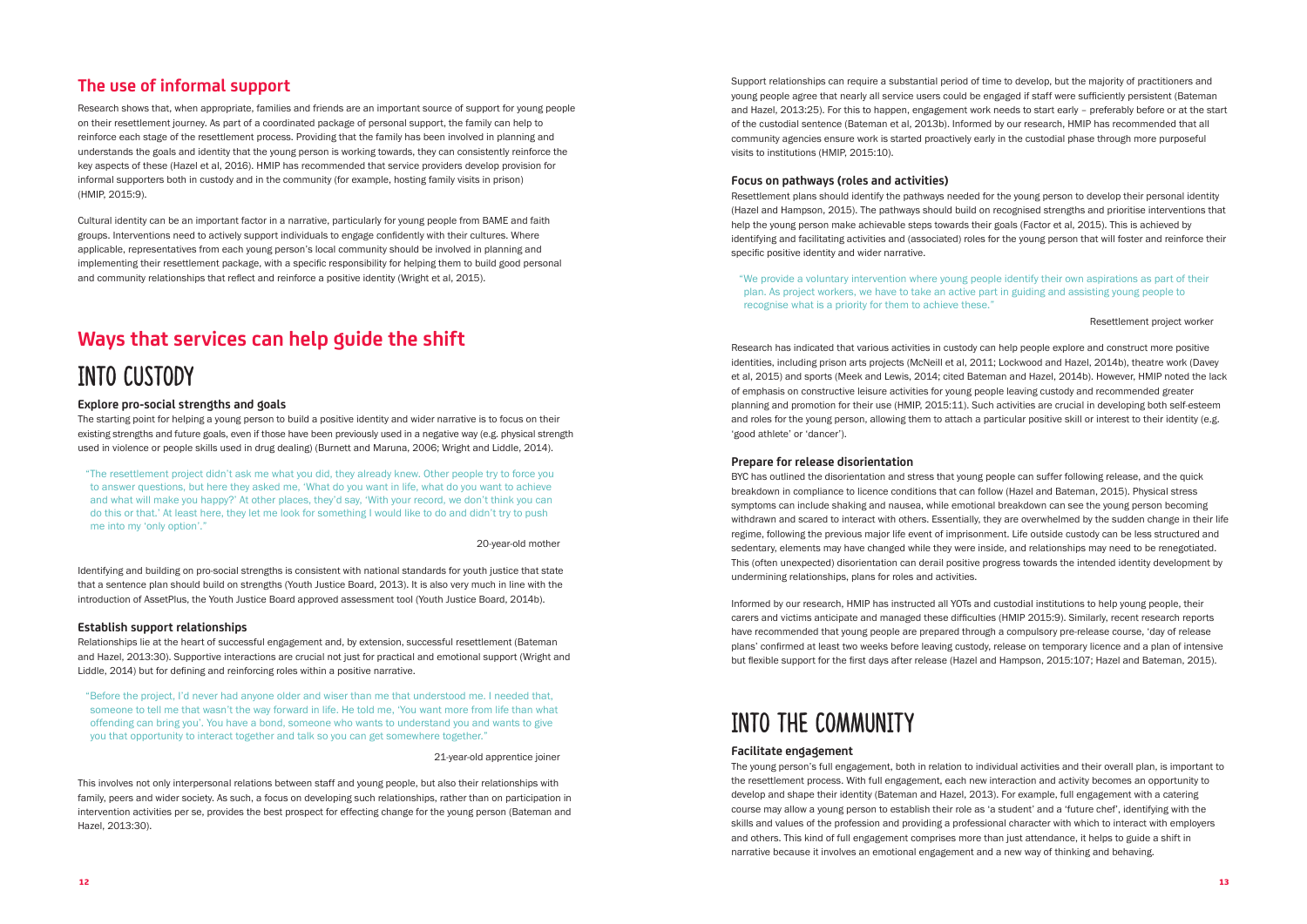"Going to the theatre with a practitioner that day, it hit me that this is what I want to do. I would never have thought I could see myself on a stage or trying to help young people. No one would have looked at me and given me that opportunity; I would just be looked over. But my resettlement project gave me something that I didn't know I had. It's bettered me as a person. I'm a completely different person. How I've changed my life around, I doubt I could have done it by myself. It would never have happened. I would never have thought, 'I can be an actor and I can stand up in front of all these young people.' I've done that and bought the t-shirt."

23-year-old creative male

Below we have created a three-step model to illustrate what full engagement with services looks like (Bateman and Hazel, 2013:29).

#### Step 1: The service engages with the young person

This step sees the service making contact, motivating the young person enough to ensure participation. This equates to the usual measure of engagement equating to attendance.

#### Step 2: The young person engages with the service

This step sees the development of the relationship with the service and staff, with the young person adopting its objectives and becoming involved in a meaningful way. This allows new roles for the young person and contributes to their formation of a positive identity. The service provider needs to deliver activities in a manner that sustains and deepens the young person's commitment to the project.

#### Step 3: The young person engages with wider society

This step sees the young person using the roles established through service engagement to become further involved with a broader range of agencies and wider society. They will eventually exit the original intervention. The young person will be able to transfer the identity developments from the initial engagements and use them within their wider pro-social narrative, promoting desistance. The service provider can help the young person to identify wider opportunities and roles that will build on their established relationship and further their integration into society.

Our research report and practitioner's guide 'Engaging young people in resettlement' (Hazel and Bateman, 2013; Wright et al, 2013) provides further details on principles for effective engagement.

#### **Develop empowering relationships**

Helping the young person to manage various relationships is a key aspect to guiding the shift, including relating to both doubters and supporters. Particularly noted for girls, positive and supportive future relationships that emphasise empowerment (including in formal supervision) are key to promoting positive identities for future desistance (Bateman and Hazel, 2014a).

Family relationships can also play an important part in empowering the young person. Not only can family members directly praise the young person's strengths, but they can assign them to particular roles or duties that reinforce and encourage their positive identity. For instance, even something as simple as asking they young person to put up a picture can reinforce that they are the practical family member and an expert with their hands (Hazel et al, 2016).

# Into the future

#### **Help relapse recovery**

Moving on from crime is not always a straightforward journey and we must acknowledge that it may involve relapses as well as progress. At these points, a young person may not have built sufficient resilience to make positive choices. These are critical times because relapses may further shake personal belief that desistance is possible and may actually reinforce a pro-criminal identity. It is important that supporters encourage young people to see any setbacks as temporary rather than evidence of an intractable pro-offending narrative (Wright et al, 2015:5).

Policymakers should be wary of insisting that service providers are firm or inflexible when enforcing statutory requirements. Such strictness, encouraged by national standards in the past, may result in reinforcing young person's resistance, underlining their negative identity and narrative about the world (Bateman and Hazel, 2013:27). Punitive or reactive responses can entrench problematic behaviour rather than address it, whereas support to build optimism, confidence and commitment can be more effective (Wright and Liddle, 2014).

Informal supporters are in a particularly good place to emphasise to young people that relapse is part of the 'old self'. They can empathise and make it clear that any destructive behaviour does not fit with how they think of the young person now, showing faith in what they are capable of in the future (Hazel et al, 2016).

### **Intermediate outcomes for success in personal support**

There are early indicators that personal support is effectively facilitating a young person's shift in narrative. These can be described as the intermediate outcomes for a pro-social narrative. Several of these (in black) have been shown in existing research studies to be statistically related to less or no offending. Those in red have been developed in accordance with the BYC framework.

- Clear future goals on release
- Clear about roles on release
- Young person feels pathway plan is own
- Non-criminal self-identity following release
- Appropriate self-esteem at end
- Associates self with constructive activity/roles
- Continued engagement with ETE

# STRUCTURAL SUPPORT: ENABLING THE SHIFT

The secondary task of resettlement services, after guiding the narrative shift, is to facilitate the structural changes necessary to allow the young person to follow the pathway that they have identified. Support services play a critical role in facilitating a young person's shift in identity by providing support at a structural level that prepares the home environment, addresses barriers to change and provides access to services that address multiple and complex problems.

If pro-social redemption narratives are to be sustained, a comprehensive structural after-care provision is necessary post-release to address the real barriers confronting the young person (Rajah et al, 2014; Bateman and Hazel, 2014b). Areas that usually require structural support include accommodation, ETE and constructive leisure activity (Bateman et al, 2013).

Young people are also more likely to engage with an activity, including education and employment, if it is clear how it will underline a pathway to their positive identity. As such, it is important that any educational or training courses have a tangible outcome related to their identified pathways and goals, ideally achievable through small, manageable steps (Bateman and Hazel, 2013:20-21).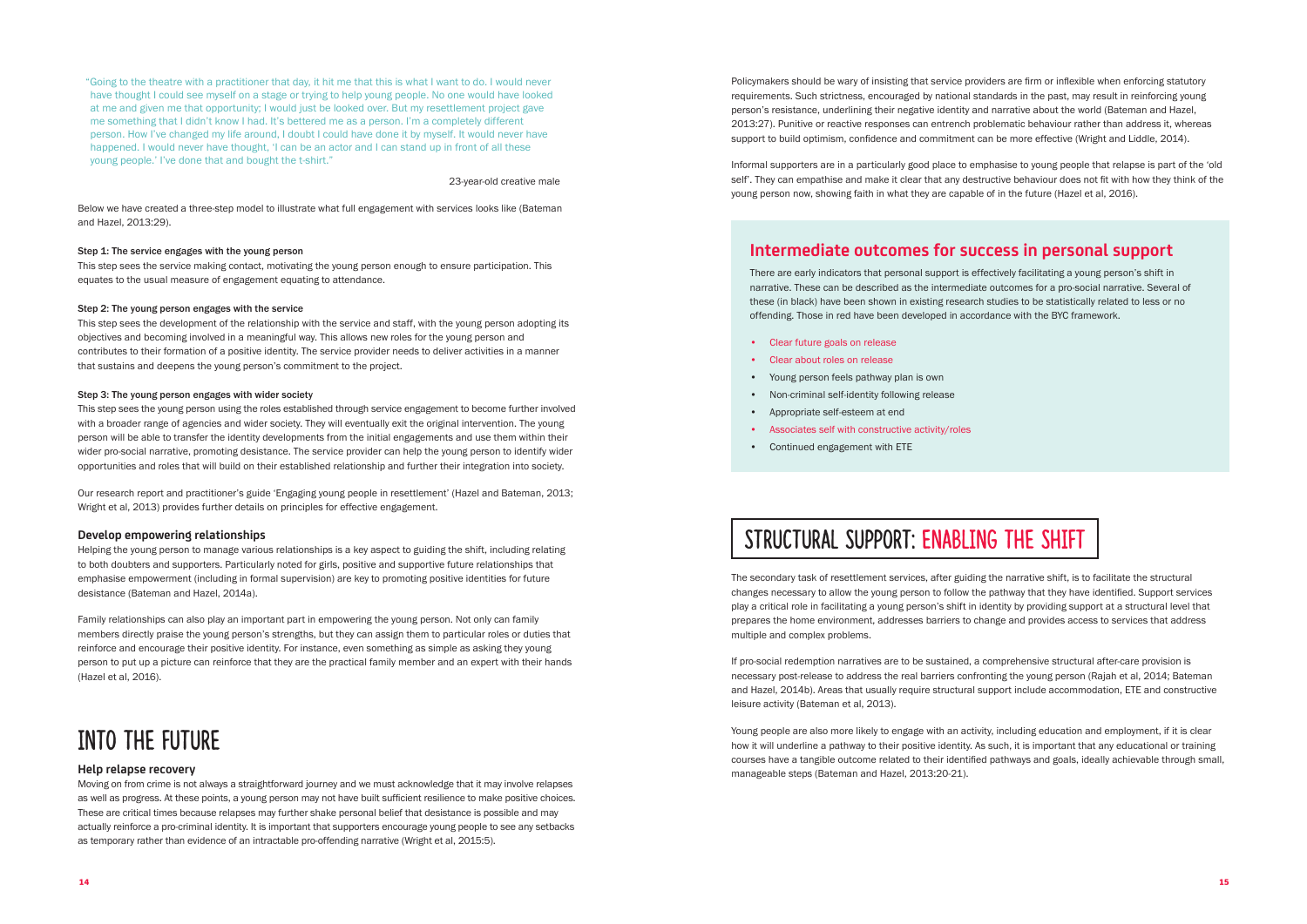# Into custody

#### **Coordinate planning from start**

Case managers should assess the network of possible supporters, including informal supporters. Dedicated resettlement workers should develop a catalogue of local service providers, from multiple sectors, which are available for resettlement support. Such coordination does not happen naturally and must be regarded as a priority by those responsible for resettlement (Bateman et al, 2013).

Family members can be encouraged to act as champions for the young people, helping to ensure that all parties commit to support needed to both guide and enable change (Hazel et al, 2016).

#### **Focus custody services on release**

The primary aim of custodial institutions should be preparation for resettlement. Training plans should take a long-term view rather than simply emphasising what programmes will be undertaken within the institution and how behaviour might best be managed in the present (Bateman et al, 2013). HMIP has recommended that the standards and guidance for custody are amended to strengthen the focus on early preparation for resettlement (HMIP, 2015:9). BYC has recommended to policymakers that Detention and Training Order meetings are renamed Resettlement Meetings and that associated forms are forward-looking, preparing pathways to future roles.

Temporary release can help to ensure that arrangements are in place for the young person's return to the community, allowing for a graduated return to family life and limiting worst effects of disorientation and trauma (Goodfellow et al, 2015). HMIP recommends that temporary release is a routine part of custody and resettlement (HMIP, 2015:8); there should be a presumption as such in each case unless there are clear reasons for not allowing it.

A primary focus on resettlement also requires custodial institutions to guard against any practices that could harden feelings of social exclusion, resistance to support and a pro-criminal identity. This would include differential treatment and bleak expectations for BAME young people (Wright et al, 2015: 3-4).

#### **Confirm community services before release**

In order to limit the risk of disorientation, young people need to be prepared for release as soon as they enter custody, not just in the weeks prior to release. Research has shown that, even once identified, engaging the service providers necessary to support effective resettlement can take time (Bateman and Hazel, 2013). It is imperative that the community-based opportunities available to the young person are identified early (Goodfellow et al, 2015). Informed by BYC research, HMIP has recommended that criminal justice and partner agencies confirm well in advance of release that they can provide appropriate and timely structural support, including accommodation, ETE and health and social care (HMIP, 2015:9).

Family members may well possess knowledge and insight regarding potential local service providers that are not obvious to case managers. They may also help in engaging local partners (Hazel, 2016:8).

#### **Arrange contingency planning**

Lack of contingency planning has been an increasingly prominent theme in recent research and inspection reports on youth resettlement. If plans fall through, the consequence is invariably firefighting rather than purposeful support that can help enable a shift in narrative. It has been recommended that sentence plans should include recorded contingency planning for at least accommodation, education and health (Hazel and Hampson, 2015; HMIP, 2015).

# Into the community

#### **Ensure flexible and prompt support on release**

The period immediately following release has been identified as a window of opportunity during which young people may be particularly motivated to give up offending and take up a new narrative (Hazel et al, 2002; Bateman and Hazel, 2013:14). Service providers should look to create traction during this period by ensuring that activities, in accordance with an identified pathway towards their positive identity, are available as soon as the young person is released.

However, this transition from custody to community presents particular risks both for the young person and support provision, so providers should plan for enhanced but flexible support (Hazel and Bateman, 2015). Susceptibility to the disorientation that can follow release may explain why younger people tend to fail to comply with all the terms of their order faster than adults. This further demonstrates the need for non-enforceable support in the first few days after release (Bateman et al, 2013a; Hazel and Hampson, 2015). Imposing rigid requirements on young people at the point of transition is likely to undermine engagement and may be counterproductive, therefore expectations of the individual should be graduated over time (Hazel and Bateman, 2015; Factor et al, 2015).

Consideration must be given to practical support that might minimise the trauma of transition, including funding to buy clothes and other items that will make the young person feel more comfortable in an unfamiliar environment. Arrangements for the day of release and the period directly after should always be carried out as planned with the young person, but remain flexible and adaptable to the individual. Young people should be met at the gate by someone they know and trust, who understands their vulnerabilities, goals and pathways to positive identity development (Goodfellow et al, 2015).

#### **Early exit planning**

Disengagement is an integral part of the resettlement process and requires management by service providers (Bateman and Hazel, 2013). There is a crucial need to plan for the support needs of the young person after the end of any contracted support period with any one agency. The withdrawal of informal support should also be considered and planned for.

# Into the future

#### **Continue support post-sentence**

The most obvious of these exit transitions is the withdrawal of formal supervision by the responsible criminal justice agency, usually at the end of a statutory period. Resettlement provision should accordingly include making arrangements for continued support in required areas of the young person's life once the statutory involvement has come to an end (Hazel, 2004). How will a new identity continue to be reinforced?

The family can remain a source of support long after the end of formal service involvement. Such informal supporters should be included in any exit strategy and primed to continue supporting a young person through any later relapses in identity, wider narrative or symptomatic behaviour (Hazel et al, 2016). A young person will also be in a much stronger position to disengage from formal support services if they are motivated and have developed self-esteem and wider relationship skills (Bateman and Hazel, 2013:30).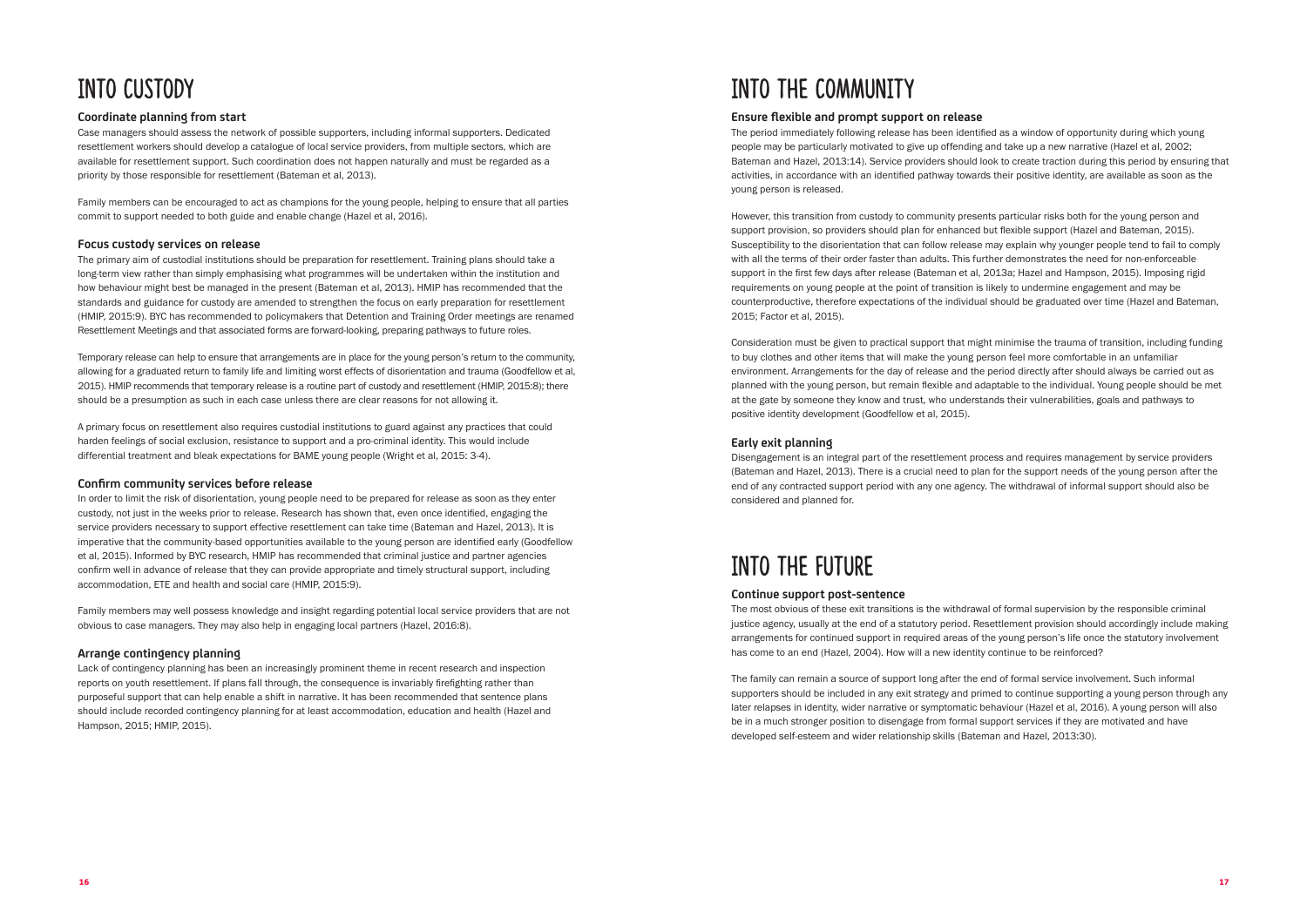### **Early indicators for structural support**

In order to have the best chance of getting the young person on their identified path to a new identity, service providers should ensure that certain structural support is in place. While the below are not outcomes for the young person directly, they underpin the personal support and have all been shown to be statistically related to less or no offending in the long term.

- Activity programme arranged
- All necessary partners engaged in planning
- Full information on custody work received by outside agency
- ETE activity shortly after release
- Suitable accommodation confirmed before release
- Accommodation maintained
- Exit plan in place at sentence end

# **Section C** The HOW: 5 KEY characteristics for support

There are characteristics of all resettlement support, covering both personal and structural processes, which research has consistently shown are key to effectiveness and sustainability. The effectiveness of resettlement support is not just dependent on what steps providers take at different stages of the sentence, but how they take them. If interventions demonstrate these key characteristics, they are more likely to be able to promote a young person's shift in identity and their wider narrative. As such, the likely effectiveness of each package of support overall, and its constituent parts, can be judged in terms of whether it demonstrates all of these five key characteristics.

#### **Centred on exploring, building and reinforcing a positive identity**

The central task of resettlement services should be providing personal and structural support to guide and enable a young person's shift in identity. Therefore, the first and foremost characteristic for any package of support is that all intervention activities are designed to illuminate and facilitate pathways for the desistance journey. This journey for the young person should be always be the focus for any planning and thinking around the support.

Interventions should select activities, roles and structural support specifically to build and reinforce the identified positive identity and pathways to it (Bateman and Hazel, 2013). Service providers should reflect on whether this is the case for each element of their existing resettlement support. Elements of support (like education and training), while perhaps intrinsically beneficial, should never "become ends in themselves" (HMIP, 2015:22); they are only likely to lead to sustained engagement and desistance if actively related to the young person's identified pathway for identity shift.

#### **Future-focused and strengths-based**

It is particularly important that interventions avoid any underlining of the previous pro-criminal identity that could lead to recidivism (Hazel et al, 2015). Although custody itself reinforces that negative labelling, resettlement interventions need to reinforce the alternative positive identity and wider narrative for the future.

"In the resettlement project I would make my goals and feel happy with myself. It led me to where I am now."

21-year-old apprentice plumber

Interventions should focus less on addressing what the young person has done previously and more on the person themselves, their present difficulties and overcoming them for the future. This means building on the strengths of the young person for them to take into their future (Bateman and Hazel, 2014a). It also means avoiding interventions, including the custodial element, that are concentrated on containing or managing current behaviour. HMIP agrees that interventions inside and outside custody should be focused on longer-term objectives towards desistance (HMIP, 2015:22&27).

#### **Empowering and motivating**

Interventions should ensure that they help to build self-esteem in the young person. This helps to combat the vulnerabilities and disempowerment that often characterise young people in custody, and helps to sustain their motivation to change. Empowerment, which is interrelated with a developing positive identity, will help the young person make constructive choices in relation to their behaviour, recognise their strengths and the worth of their roles (Bateman and Hazel, 2014a).



### Constructive

Centred on identity shift, future-oriented, motivating, strengths-based, empowering

1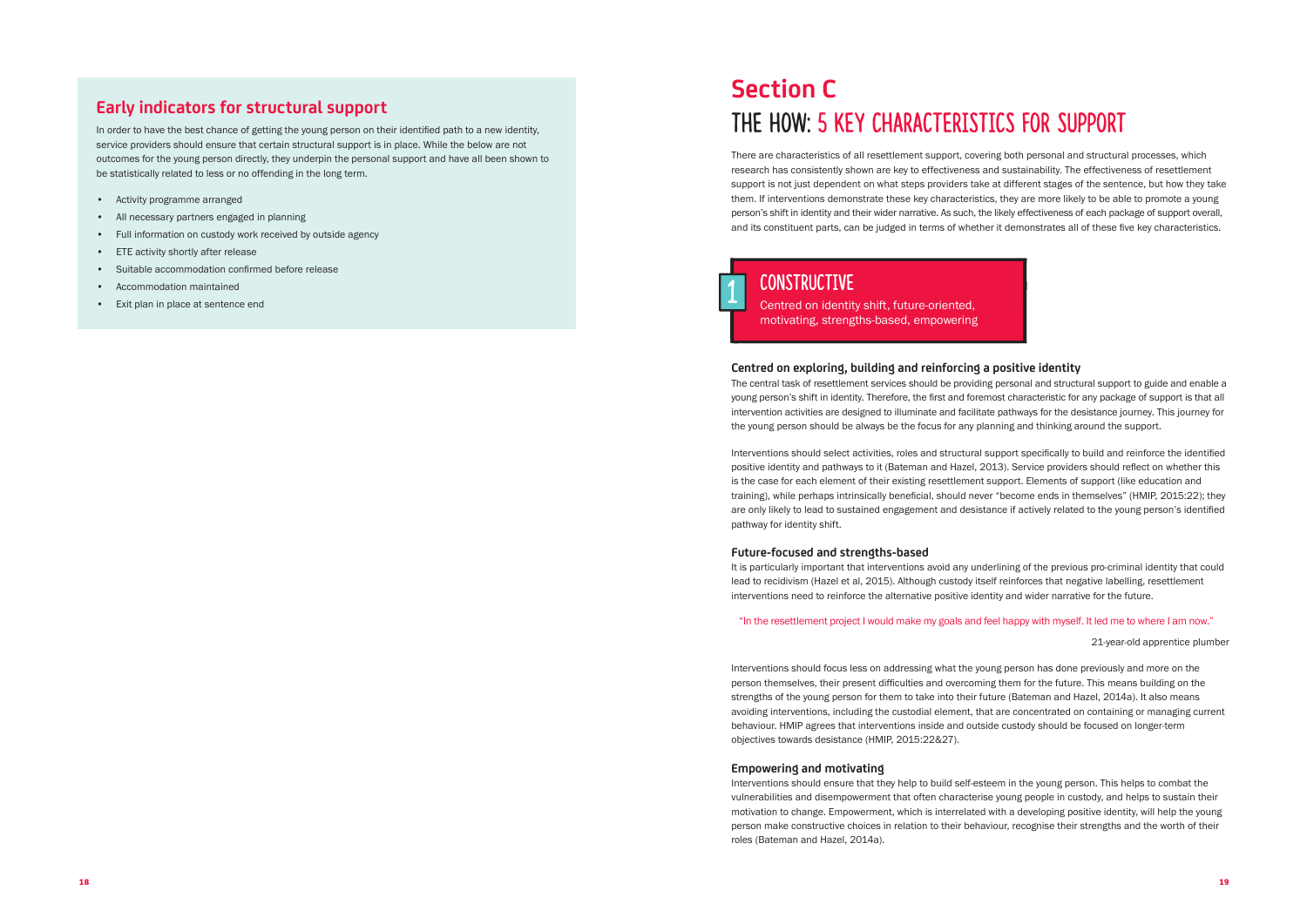However, practitioners should be aware that failure to fulfil promises of support can derail the shift in identity by undermining the young person's confidence in a new narrative. Failure to provide support – particularly structural support for identified pathways – can introduce demotivation and disillusionment in the change process for a young person and lead to relapses and reoffending (Hagell et al, 2000).

#### **Young person as central**

The shift in identity is a journey taken by the young person themselves and is dependent on their agency. Their engagement is crucial (Bateman et al, 2013; Bateman and Hazel, 2013). As such, the resettlement work should be responsive to opportunities, difficulties and barriers identified by the young person (Bateman and Hazel, 2013:21). Active participation can also be part of the process of empowerment – making positive choices, developing trust with service providers and helping to build self-esteem and a positive identity (Wright et al, 2014).

Developing plans with the young person concerned means that they have a stake in their own future and are more likely to comply with their licence after release (Factor et al, 2015). A young person's active involvement in their resettlement leads to better outcomes for them, greater job satisfaction for staff and more effective services (Wright et al, 2014).

"If you can show them that the programme is about them and they are the focus and their thoughts and hopes are part of it, they will respond well. They need to be the ones creating the plan, with them in the driving seat. Without the young people deciding things and making it their own, it would be difficult to keep them focused. Their dreams have to be their own."

Resettlement project worker

#### **Involving informal supporters**

Research shows that, when appropriate, families and friends are an important source of support for young people on their resettlement journey. As part of a coordinated package of personal support, the family can help to reinforce each stage of the resettlement process. Providing that the family has been involved in planning and understands the goals and identity that the young person is working towards, they can consistently reinforce the key aspects of these.

Cultural identity can be an important factor in a narrative, especially for young people from particular BAME and faith groups. Interventions need to actively support individuals to engage confidently with their cultures. Where applicable, representatives from each young person's local community should be involved in planning and implementing their resettlement package, with a specific responsibility for helping them to build good personal and community relationships that reflect and reinforce a positive identity. However, it is recognised that there are often barriers to the engagement of family and other informal supporters, which practitioners should address as a priority (Hazel et al, 2016).

"I think support from a trusted person to the young person really helps, I was lucky I had family but a lot of young people don't. If someone from their life is there for them every step of the way it would help greatly for the person and give them a reason to stay out. Because if the young person went back to prison they would feel like they are letting this person down who believes in them and is able to show it."

26-year-old Young Advisor

Informed by BYC research, HMIP recommended to service providers inside and out of custody that they establish and embed full involvement of young people and family members in planning and decision making (HMIP, 2015:9).

**CUSTOMISED**<br>Individual and diverse wraparound support

#### **Recognising barriers and responding to diversity**

Resettlement planning needs to acknowledge the huge range of diversity in young people's support needs, including the impacts of previous trauma, and the part it plays in their narrative about their place in the world. Tailored interventions should be responsive to each of these needs, which include ethnic, cultural and gender differences. Young people from particularly disadvantaged or discriminated against groups, including girls and those from BAME backgrounds, are likely to need a particular emphasis on empowerment (Bateman and Hazel, 2014a; Wright et al, 2015; Wright et al, 2015b; Factor et al, 2016).

In order to build trust and develop meaningful interventions, practitioners need to understand how the young person makes sense of their life and their place within it, including vulnerabilities and perceptions of social injustices which can act as a barrier to the shift in identity. They need to consider the ways in which individual, cultural, procedural and structural factors mesh to impact upon engagement and outcomes. It is vital that practitioners are able to show their empathy, demonstrating to the young person that they recognise their starting point.

"I think understanding the lives these young people have led is key. Understanding they have rarely been given clear boundaries, they have often been neglected and may feel uncared for and that nobody listens to them. It is important to be persistent in our approach, give them ownership of the work and really show care and understanding. This will assist in making the young person feel worthwhile and will encourage them to engage."

#### **Individual wraparound support**

Each young person's resettlement journey is different and entails a unique mix of circumstances and vulnerabilities. They will also have different strengths and goals to inform their shift in identity. This means that service providers are required to create an individualised wraparound package of support that facilitates their particular process of narrative shift (Bateman et al, 2013).

### **CONSISTENT**

#### **Support runs throughout the resettlement journey**

It is important that resettlement is recognised as a long-term journey for the young person rather than just the act of release from custody. Therefore, any shift in identity requires support at all stages of a sentence and beyond. Resettlement work should not be restricted to the time of release or immediately prior to it.

It is necessary to begin the resettlement process at the beginning of the sentence, if not before, in order to provide time to identify and facilitate pathways prior to release. The support must also continue after the end of sentence in order to sustain and reinforce progress (Bateman et al, 2013).





#### Co-created

Inclusive of the young person and their supporters

2

Resettlement focus from the start, seamless, enhanced at transitions, stable relationships

4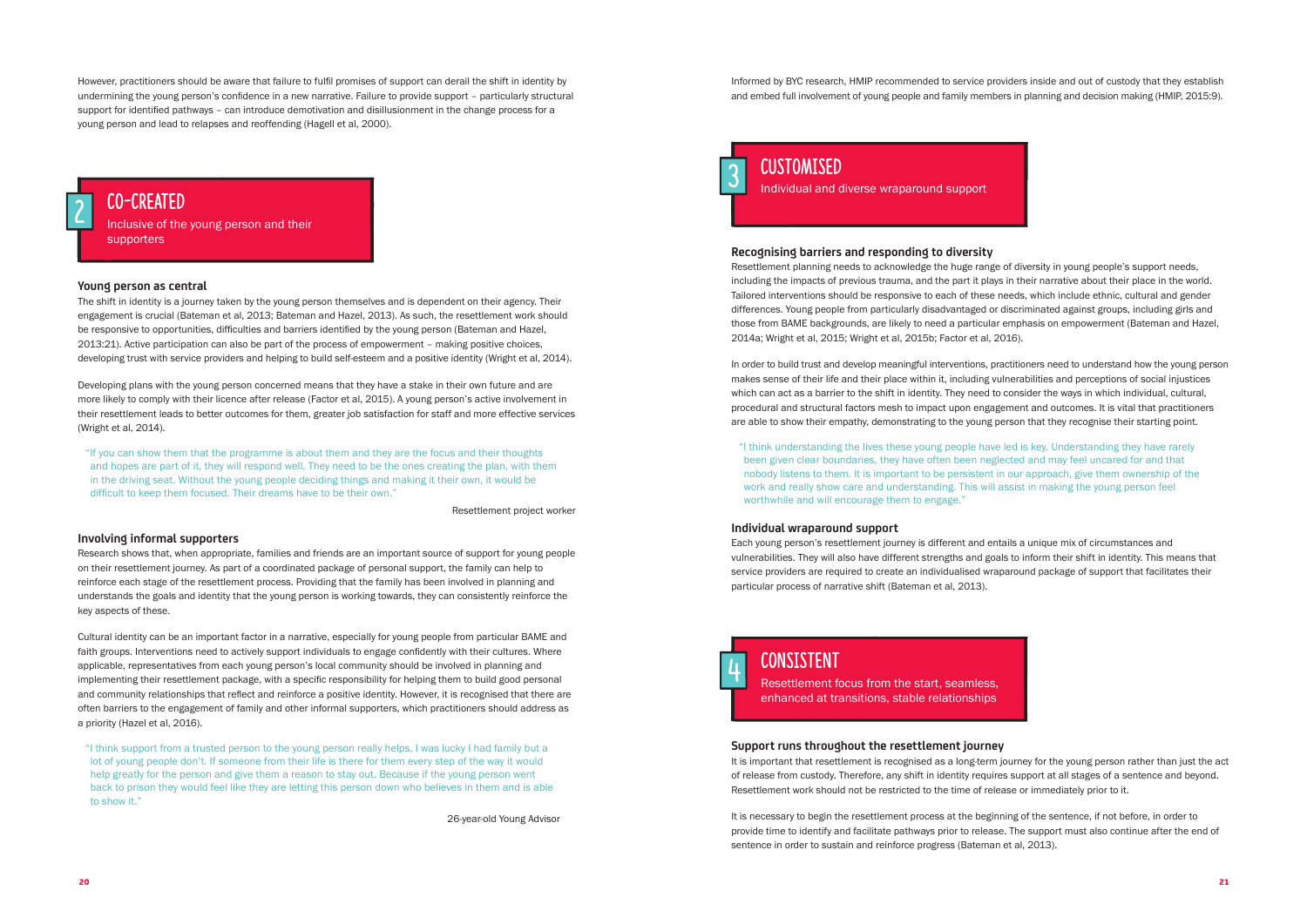#### **All service providers focus on resettlement**

It is crucial that all service providers prioritise the personal and structural support required to facilitate the shift in identity. Custody, and custodial services, need to focus on preparation for what will happen in the community (Bateman et al, 2013). HMIP agrees that if young people are to resettle successfully, providers need to move away from working primarily on completing a set of processes focused on detention towards focusing on resettlement needs (HMIP, 2015:32).

By the same token, community-based services need to engage with the young person during the custodial stage and help them to prepare for release. Community services should to be arranged well before release in order to prepare the young person and help them engage with a practical pathway for change (Bateman et al, 2013).

#### **Seamless programme**

The resettlement process should be a seamless one that bridges the divide between custody and community, working cohesively towards the same shift in identity. This requires supporters from different agencies working together and exchanging information (Bateman et al, 2013). HMIP has recognised that improved resettlement outcomes require closer working and better information sharing between custodial institutions, YOTs and other service providers. In doing so, they can also better hold each other to account in providing agreed services (HMIP, 2015:9).

Matched aims, targets and training can encourage such joint working (Hazel et al, 2013; Hazel and Hampson, 2015). The concept of resettlement as guiding and enabling a shift in identity provides a shared framework on which to focus and a common language.

"I had someone… and they left! They keep leaving… why am I going to make the effort with a new person when they keep going?"

#### **Consistent formal support relationships**

Stable support relationships are important to trust and engagement, requiring early formation and consistency where possible (Bateman et al, 2013; Bateman and Hazel, 2014). Where those support relationships are with institutions staff, trust and engagement are protected by not moving young people between custodial institutions (Factor et al, 2015).

#### **Requiring partners across sectors**

The complex and multiple nature of young people's needs means that they are likely to require support from multiple agencies. The wraparound package of support needed to both guide and enable a shift in identity cannot be achieved by one agency, but requires partnership across sectors, including voluntary agencies and employers in the private sector (Hazel et al, 2002; Bateman et al, 2013).

Some elements of support are dependent on others, such as an education placement being dependent on where the young person will be living. The importance of coordination and information sharing is key.

Arranging partnership working and healthy relationships with community representatives can help young people to cultivate a sense of belonging and develop effective strategies for dealing with potential future discrimination (Wright et al, 2015; Wright et al, 2015b).

"There needs to be a better degree of communication and connection between the different groups involved in the varying phases of the release process."

#### **Brokering partnerships**

Such a widespread partnership requires coordination at a management as well as case level in order to map and maintain a menu of support available locally. Successful resettlement programmes require dedicated resettlement staff to broker the engagement of partners across sectors, involving high-level buy-in, joint planning and information sharing (Bateman et al, 2013; Hazel et al, 2013). This can result in a more streamlined and focused resettlement practice, and an understanding across partners of roles and responsibilities for delivery.

### CoORDINATED

Managed widespread partnership across sectors 5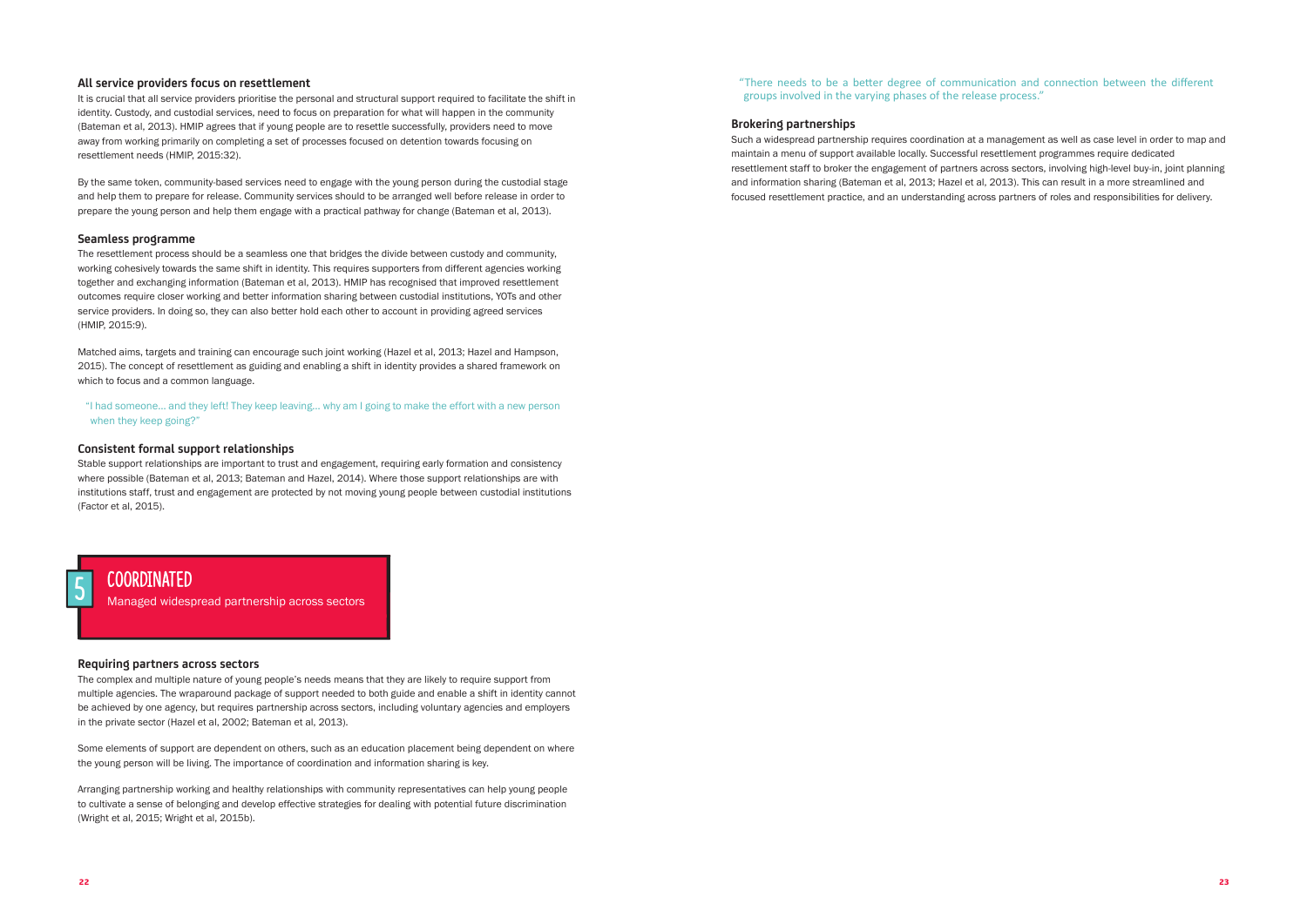### **Conclusion**

The BYC programme has challenged existing thinking and practice nationally and internationally around re-entry of young people after custody in order to try to unpack why reoffending rates remain stubbornly high. It is clear that the symptom-focused aim of preventing offending has not been sufficient nor appropriate to guide resettlement practice. There has been an absence of a theory of change to understand the rehabilitation of young people after custody. Based on evidence from both existing studies and BYC research, this document introduces a framework for understanding how resettlement can be effective and sustained. The framework provides a new focus for resettlement services' aims and objectives which may be particularly useful as a common language for the inter-agency working that we know is essential when supporting young people.

Successful resettlement involves a young person shifting their identity away from one that is conducive to offending to one that promotes a crime-free life, social inclusion and wellbeing. They must develop a more constructive identity, which is fostered and reinforced by identified pathways of activities, roles and interactions with supportive others. This builds a 'redemptive script' for their desistance journey towards a pro-social identity, and empowers them to make positive choices in behaviour.

The aim of resettlement services should be to facilitate this shift in identity. Primarily, services can directly engage and guide the young person in developing their positive identity, identifying pathways for change, and building resilience (personal support). Secondly, services can help enable these identified pathways, addressing practical barriers and coordinating necessary interventions (structural support).

Reframing effective resettlement as involving a shift in identity should lead to a thorough re-assessment of policy and practice. We invite service providers to reflect on whether and how each element of their interventions actively facilitates this change in a young person's narrative. In order to help aid that critical reflection, we have highlighted five key characteristics of support packages that have been shown to make a significant difference to wellbeing and offending outcomes. These characteristics provide a reflective checklist for providers to ensure that their services help young people achieve a positive identity that leads to sustainable resettlement beyond youth custody. Further guidance can be found in BYC policy briefings and practitioner guides.

### **BYC publications**

### **RESEARCH REPORTS**

10111111



- Custody to community: how young people cope with release
- Engaging young people in resettlement
- Gang-involved young people: custody and beyond
- Lessons from Youth in Focus
- Resettlement of girls and young women
- Resettlement of young people leaving custody
- Trauma and young offenders
- Supporting the shift: framework for the effective resettlement of young people leaving custody

### **PRACTITIONER GUIDES**

- Custody to community: supporting young people to cope with release
- Developing trauma-informed resettlement for young custody leavers
- Engaging young people in resettlement
- Ethnicity, faith and culture in resettlement
- Gang-involved young people: custody and beyond
- Participatory approaches for young people in resettlement
- Recognising diversity in resettlement
- Resettlement of girls and young women
- The role of family support in resettlement
- Young offenders and trauma: experience and impact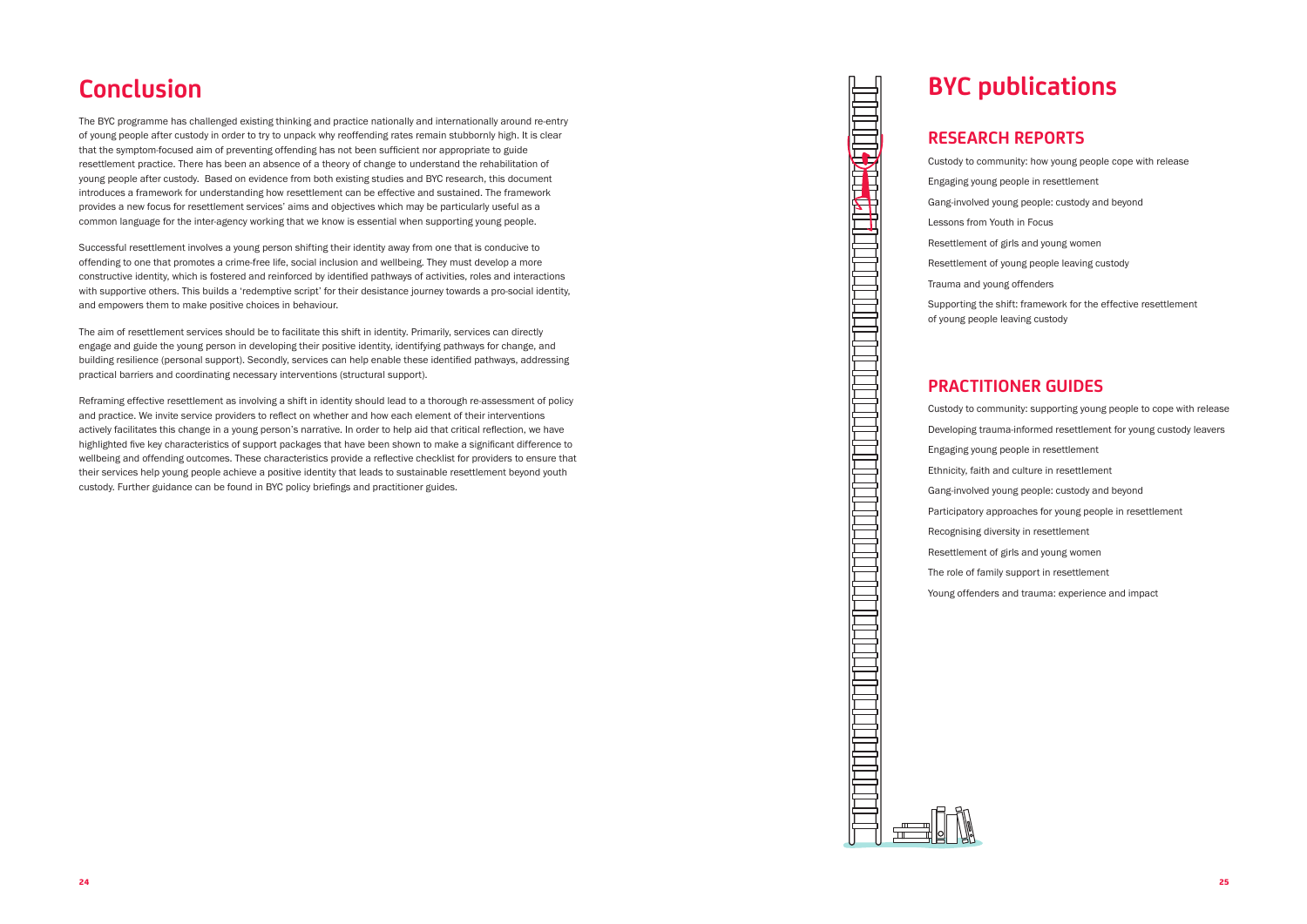Hazel, N., Goodfellow, P., Wright, S., Lockwood, K., McAteer, L., Francis, V. and Wilkinson, S. (2016). *The role of family support in resettlement.* London: Beyond Youth Custody/Nacro. Available at: http://www.beyondyouthcustody.net/wp-content/uploads/The-role-of-family-support-in-resettlement-a-practitioners-guide.pdf

Hazel, N., Hagell, A., Liddle, M., Archer, D., Grimshaw, R., and King, J. (2002). *Assessment of the Detention and Training Order and its impact on the secure estate across England and Wales.* London: Youth Justice Board.

HM Inspectorate of Probation. (2015). *Joint thematic inspection of resettlement services to children by Youth Offending Teams and partner agencies.* London: HM Inspectorate of Probation.

Lockwood, K. and Hazel, N. (2015). *Resettlement of young people leaving custody – Lessons from the literature: update July 2015.* London: Beyond Youth Custody/Nacro. Available at: http://www.beyondyouthcustody.net/wp-content/uploads/Resettlement-of-young-people-leaving-custody-lessons-from-the-literature-July-2015.pdf

Lockwood, K. and Hazel, N. (2015b). *Resettlement of young people leaving custody – Lessons from the literature: update October 2015.* London: Beyond Youth Custody/Nacro. Available at: http://www.beyondyouthcustody.net/wp-content/uploads/Lessons-from-the-literature-update-October-2015.pdf

Wright, S. and Liddle, M. (2014). *Young offenders and trauma: experience and impact: a practitioner's guide.* London: Beyond Youth Custody/ Nacro. Available at: http://www.beyondyouthcustody.net/wp-content/uploads/Young-offenders-and-trauma-experience-and-impact-a-practitioner%E2%80%99s-guide.pdf

Maruna, S. (2001). *Making Good: How ex-convicts reform and rebuild their lives*. Washington D.C.: American Psychological Association.

Maruna, S. and Farrall, S. (2004). Desistance from Crime: A Theoretical Reformulation. *Kolner Zeitschrift fur Soziologie und Sozialpsychologie*, 43.

McKay, T., Lindquist, C., Pecos Melton, A. and Martinez, R. (2013). *Stories of Change Among Justice-Involved American Indian Youth: From the cross-site evaluation of OJJDP's tribal green reentry program.* North Carolina: RTI International.

McNeill, F. and Weaver, B. (2010). *Changing Lives? Desistance Research and Offender Management*. SCCJR Project Report; No.03/2010.

McNeill, F., Anderson, K., Colvin, S., Overy, K., Sparks, R. and Tett, L. (2011). Inspiring desistance? Arts projects and 'what works'. *Justitiele Verkenningen*, 37 (5): 80-101.

Rajah, V., Kramer, R. and Sung, H. (2014). Changing narrative accounts: how young men tell different stories when arrested, enduring jail time and navigating community reentry. *Punishment and Society* 16(3), pp.285–304.

Wright, S., Francis, V. and Goodfellow, P. (2014). *Young people and resettlement: Participatory approaches. A practitioner's guide* . London: Beyond Youth Custody/Nacro. Available at: http://www.beyondyouthcustody.net/wp-content/uploads/Young-people-and-resettlement-participatory-approaches-a-practitioners-guide.pdf

Wright, S., Hazel, N., Bateman, B. and Goodfellow, P. (2013). *Engaging young people in resettlement: a practitioner's guide.* London: Beyond Youth Custody/Nacro. Available at: http://www.beyondyouthcustody.net/wp-content/uploads/Engaging-young-people-in-resettlement-a-practitioners-guide.pdf

Wright, S., Francis, V., McAteer, L., and Goodfellow, P. (2015). *Ethnicity, faith and culture in resettlement: a practitioner's guide*. London: Beyond Youth Custody/Nacro. Available at: http://www.beyondyouthcustody.net/wp-content/uploads/Ethnicity-faith-and-culture-in-resettlement-a-practitioners-guide-1.pdf

Wright, S., McAteer, L., Francis, V. and Goodfellow, P. (2015b). *Recognising diversity in resettlement: a practitioner's guide.* London: Beyond Youth Custody/Nacro. Available at: http://www.beyondyouthcustody.net/wp-content/uploads/Recognising-diversity-in-resettlement-a-practitioners-guide-1.pdf

Youth Justice Board. (2013). *National Standards for Youth Justice Services April 2013.* London: Youth Justice Board.

Youth Justice Board. (2014). *Custody and resettlement: section 7 case management guidance.* London: Youth Justice Board. Available at: https://www.gov.uk/government/publications/custody-and-resettlement/custody-and-resettlement-section-7-case-management-guidance.

Hazel, N. (2010). "Constructing desistence": The role of macho building site culture in an intervention for male young offenders. Paper to the British Society of Criminology Conference, Leicester, 13 July 2010.

> Youth Justice Board. (2014b). *AssetPlus Model Document.* London: Youth Justice Board. Available at: https://www.gov.uk/government/uploads/ system/uploads/attachment\_data/file/364092/AssetPlus\_Model\_Document\_1\_1\_October\_2014.pdf.

#### **References**

Bateman, T. and Hazel, N. (2013). *Engaging young people in resettlement: Research Report.* London: Nacro/Beyond Youth Custody. Available at: http://www.beyondyouthcustody.net/wp-content/uploads/Engaging-young-people-in-resettlement.pdf

Bateman, T. and Hazel, N. (2013b). *Resettlement of young people leaving custody – Lessons from the literature: update October 2013.* London: Beyond Youth Custody/Nacro. Available at: http://www.beyondyouthcustody.net/wp-content/uploads/Resettlement-of-young-people-leaving-custody-lessons-from-the-literature-Oct-2013.pdf

Bateman, T. and Hazel, N. (2014a). *The resettlement of girls and young women – Evidence from research.* London: Beyond Youth Custody/Nacro. Available at: http://www.beyondyouthcustody.net/wp-content/uploads/421\_research-report\_04\_8\_w-front\_cover.pdf

Bateman, T. and Hazel, N. (2014b). *Resettlement of young people leaving custody – Lessons from the literature: update March 2014.* London: Beyond Youth Custody/Nacro. Available at: http://www.beyondyouthcustody.net/wp-content/uploads/Resettlement-of-young-people-leaving-custody-lessons-from-the-literature-March-2014.pdf

Bateman, T. and Hazel, N. (2014c). *Resettlement of young people leaving custody – Lessons from the literature: update November 2014.* London: Beyond Youth Custody/Nacro. Available at: http://www.beyondyouthcustody.net/wp-content/uploads/Lessons-from-the-literature-November-2014.pdf

Bateman, T., Hazel, N. and Wright, S. (2013). *Resettlement of young people leaving custody – Lessons from the literature.* London: Beyond Youth Custody/Nacro. Available at: http://www.beyondyouthcustody.net/wp-content/uploads/Resettlement-of-Young-People-Leaving-Custody-Lessons-from-the-literature.pdf

Bateman, T., Melrose, M. and Brodie, I. (2013a). *Nothing's really that hard – you can do it: Agency and fatalism: the resettlement needs of girls.* Luton: University of Bedfordshire.

Burnett, R. and Maruna, S. (2006). The kindness of prisoners: Strengths-based resettlement in theory and action. *Criminology and Criminal Justice*, 6 (1): 83-106.

Davey, L., Day, A., and Balfour, M. (2015). Performing Desistance: How might theories of desistance from crime help us understand the possibilities of prison theatre? *International Journal of Offender Therapy and Comparative Criminology*, 59 (8): 798-809.

Factor, F. (2016). *Proving 'effectiveness' in resettlement.* London: Beyond Youth Custody/Nacro. Available at: http://www.beyondyouthcustody. net/wp-content/uploads/Proving-effectiveness-in-resettlement.pdf

Factor, F., Pitts, J. and Bateman, T. (2015). *Gang-involved young people: Custody and beyond.* London: Beyond Youth Custody/Nacro. Available at: http://www.beyondyouthcustody.net/wp-content/uploads/Gang-involved-young-people-custody-and-beyond-a-research-report.pdf

Goodfellow, P., Wilkinson, S., Hazel, N., Bateman, T., Liddle, M., Wright, S. and Factor, F. (2015). *Effective resettlement of young people: Lessons from Beyond Youth Custody.* London: Beyond Youth Custody/Nacro. Available at: http://www.beyondyouthcustody.net/wp-content/uploads/ Effective-resettlement-of-young-people-lessons-from-Beyond-Youth-Custody.pdf

Hagell, A., Hazel, N. and Shaw, C. (2000). *Evaluation of Medway Secure Training Centre.* Home Office Occasional Paper. London: Home Office Research.

Hazel, N., Wright, S., Liddle, M., Renshaw, J. and Gray, P. (2013). *Evaluation of the North West Resettlement Consortium: Final Report.* London: Ministry of Justice.

Hazel, N. (2004). Resettlement of young offenders: can practice make perfect?. *Criminal Justice Matters* 56, pp.30-31.

Hazel, N. and Bateman, T. (2015). *Custody to community: How young people cope with release.* London: Beyond Youth Custody/Nacro. Available at: http://www.beyondyouthcustody.net/wp-content/uploads/BYC-Custody-to-community-How-young-people-cope-with-release.pdf

Hazel, N. and Hampson, K. (2015). *Youth resettlement in North Wales, and the Resettlement Broker Project*.Cardiff: Llamau/Youth Justice Board Cymru.

Hazel, N., Hampson, K. and Kinsey, T. (2015). *Youth resettlement in Southern Wales, and the Resettlement Broker Project.* Cardiff: Llamau/YJB Cymru.

Hazel, N. and Lockwood, K. (2016). *Resettlement of young people leaving custody – Lessons from the literature: update March 2016.*  London: Beyond Youth Custody/Nacro. Available at: http://www.beyondyouthcustody.net/wp-content/uploads/Lessons-from-the-literature-Update-March-2016.pdf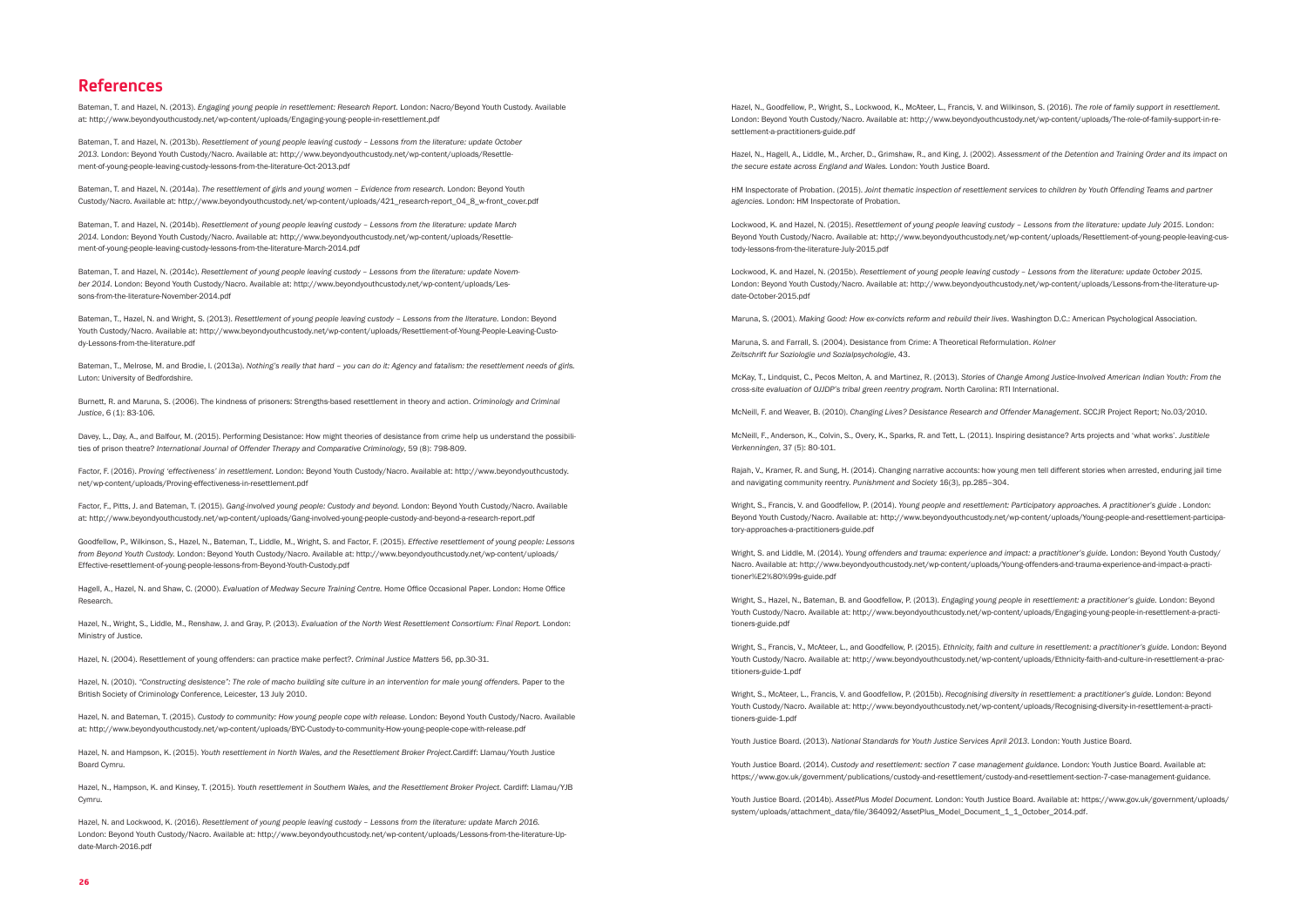

# A FRAMEWORK FOR RESETTLEMENT SERVICES

Centred on identity shift, future-oriented, motivating, strengths-based, empowering

1

### Co-created

Inclusive of the young person and their supporters

### **CUSTOMISED**



### **CONSTRUCTIVE**

2

Individual and diverse wraparound support

### **CONSISTENT**

3

Resettlement focus from the start, seamless, enhanced at transitions, stable relationships

4

### CoORDINATED

Managed widespread partnership across sectors